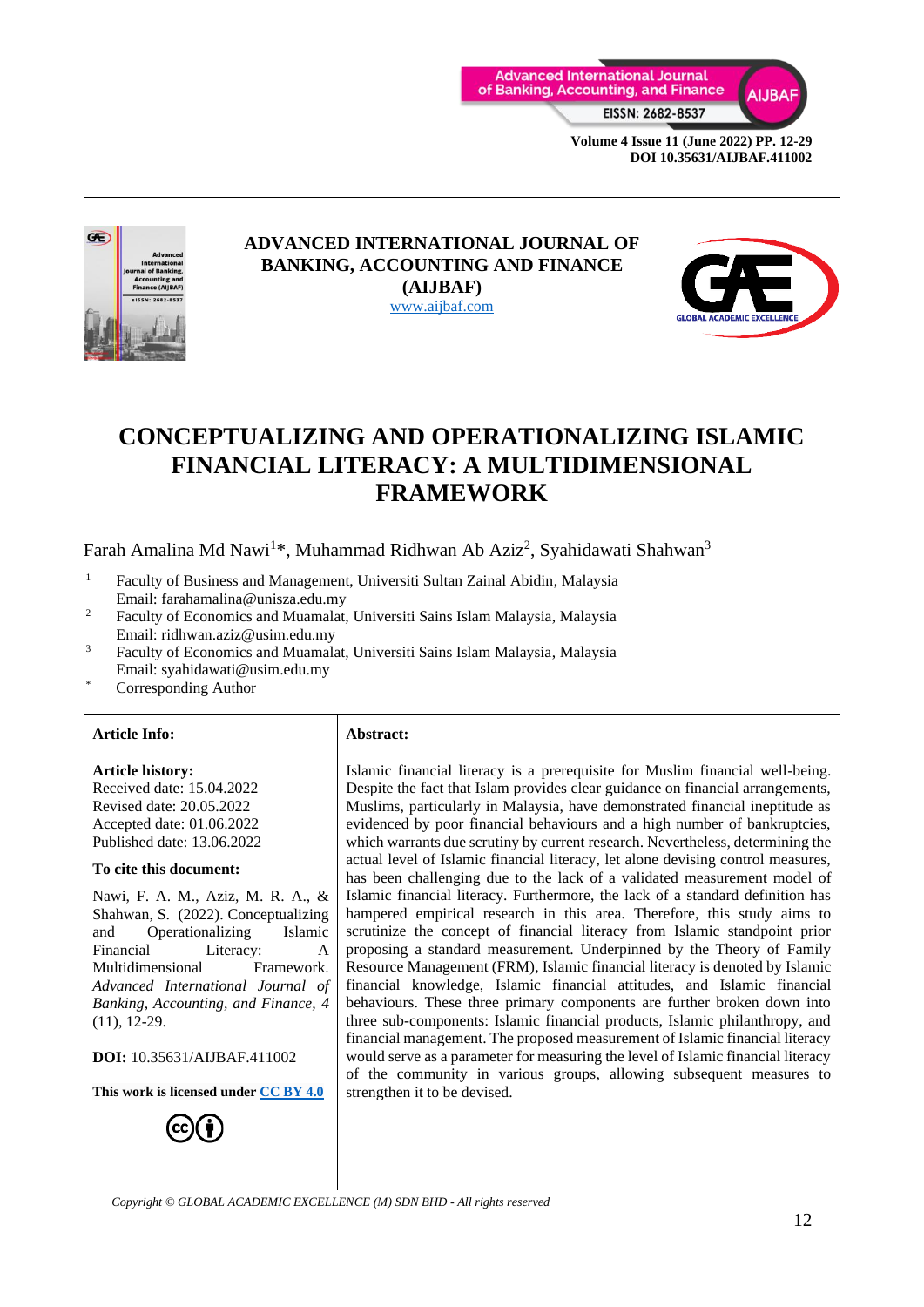

**Keywords:**

Islamic Financial Literacy, Islamic Financial Knowledge, Islamic Financial Behaviours, Islamic Financial Attitudes, Theory Of Family Resource Management

### **Introduction**

Financial literacy is a global agenda aimed at individual's financial empowerment and ensuring the general stability of the financial system (OECD, 2017a). In Malaysia, initiatives to promote financial literacy have been demonstrated over the last decade with the release of the Financial Sector Blueprint 2011–2020, which emphasized the importance of financial consumer protection and education (Central Bank of Malaysia, 2011). Afterwards, the Malaysian government launched the National Strategy for Financial Literacy 2019-2023, a five-year plan aimed at increasing Malaysians' financial literacy, promoting responsible behaviour, and encouraging a rational attitude, with the goal of improving Malaysians' financial well-being (FEN, 2019).

The same aspiration is shared by Islamic financial literacy. The ability of a Muslim to manage personal finances in accordance with Shari'ah is a critical life skill, not only for success in this world, but also for success in the eternal afterlife, known as al-*falah* (Al-Qur'an. Al-Mu'minun 23:1-11). Attaining success of an individual in this world relates towards attaining 'a good life' (*hayatan tayyibah*) (Al-Qur'an. An-Nahl 16:97), while in the hereafter, it pertains to the attainment of entering paradise (Al-Qur'an. Al-Baqarah 2:25). Islamic financial literacy is, therefore, a religious responsibility of every Muslim in the realization of *al-falah*. Er et al. (2015) (as cited by Er and Mutlu, 2017) contended that Islamic financial literacy is a religious matter rather than an economic issue.

According to Setiawati, Nidar, Anwar, and Masyita (2018), the importance of Islamic financial literacy is driven by twofold factors: the obligation of Muslims to comply with Shari'ah in their financial affairs (internal motive) and the availability of complex financial products and instruments that perceptibly persecute those who are financially illiterate (external motive). Having adequate Islamic financial knowledge and applying it appropriately, referred to as being a 'financially literate Muslim', will result in a sustained improvement in living standards and will be rewarded accordingly in the hereafter.

Despite clear guidance in Islam regarding financial arrangements including among others, spending, saving, borrowing, and investing, the reality however is astonishing. The AKPK revealed that financial well-being of Malaysian, including Muslims, requires immediate attention due to the inability to make ends meet, financial hardship, a lack of financial resilience, and high indebtedness (AKPK, 2018). Furthermore, bankruptcy case is recorded high in Malaysia from 2015 to 2019, with 56 per cent are Malays (MdI, 2019), most of whom are Muslims. Financial literacy, therefore, should be re-examined to cater the specific requirement of Islamic Financial literacy, with a focus on Muslims, which is certainly different from a conventional viewpoint.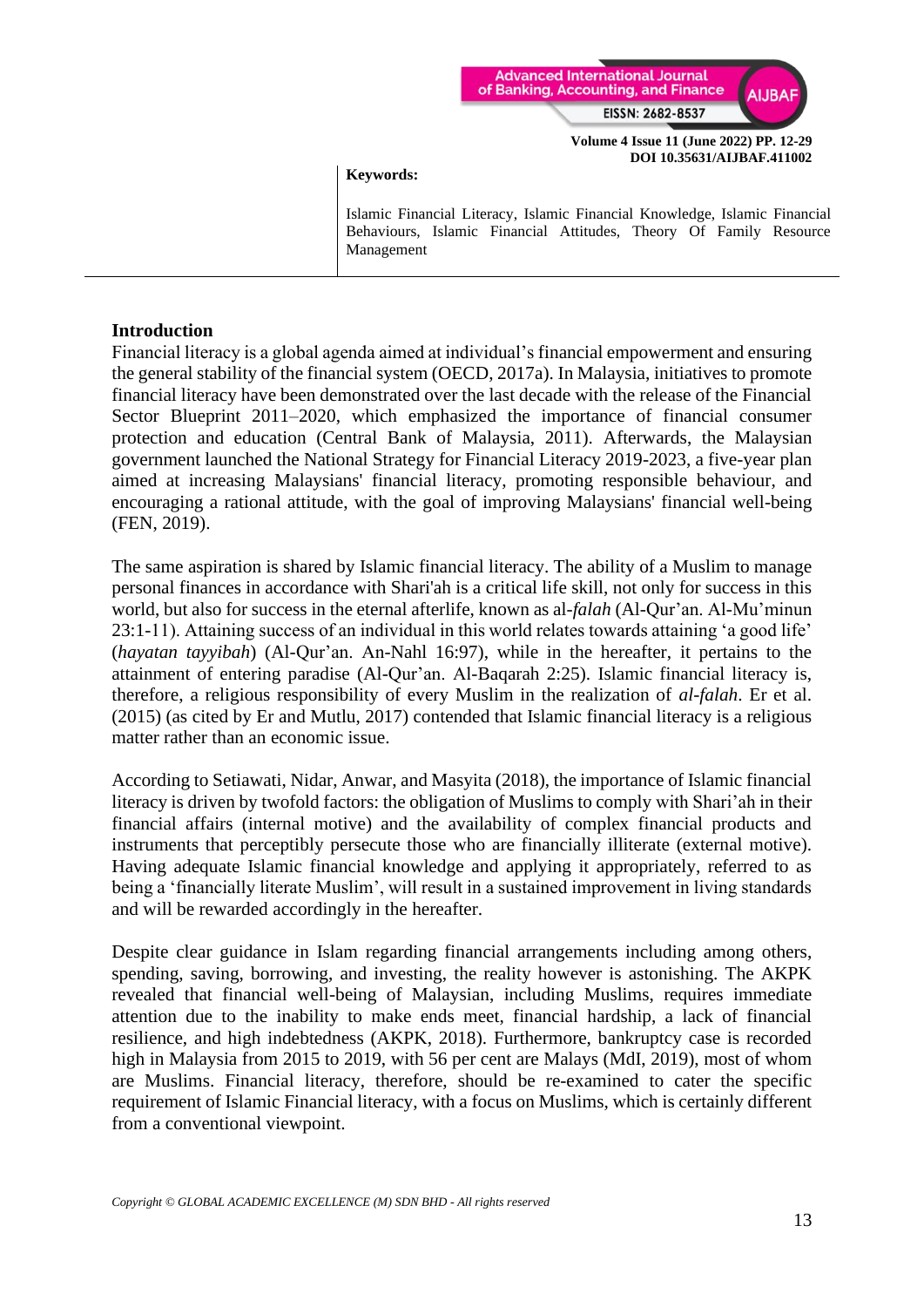

Furthermore, as Malaysia is on the verge of becoming a leading global hub for Islamic finance (n.a., 2019), a lack of Islamic financial literacy will pose a significant threat to the long-term viability of Islamic finance industry. The adoption of Islamic finance services will be stymied by a lack of customer awareness and understanding of Islamic finance (Mahdzan, Zainudin, & Au, 2017; Mariadas & Murthy, 2017), hampering the growth potential of the Islamic finance industry. According to Haron, Ahmad, and Planisek (1994), customers of Islamic banks are more likely to establish a relationship with the bank if they have a thorough understanding of the bank's operations. Therefore, Islamic financial literacy is deemed as one of the most critical aspects for establishing a strong and sustainable Islamic financial system.

The framework developed by conventional studies is insufficient to explain the financial literacy of Muslims. Apart from recognizing the attainment of knowledge through experimental and empirical efforts, Islam also affirms that there is an absolute source of authority in knowledge, namely revelation and prophecy, which are the key references for all Muslims. Unfortunately, the comprehensive model of Islamic financial literacy is very limited. Hence, a robust and reliable model of Islamic financial literacy that caters to Muslims need to be established. The basic guidelines of Islamic financial literacy must strictly adhere to Islamic principles, which does not simply mean transforming transactions into an Islamic mode but must also cover a broader aspect with specific demands to be implemented.

#### **Literature Review**

Literacy refers to the 'ability to read and write' and 'knowledge or skills in a specific area' (Oxford Learner's Dictionary, n.d.). The concept of literacy, however, appears to be evolving; it is constantly being redefined to reflect criteria for social, political, religious, and economic relevance and expectations (Ntiri, 2009). Studies on literacy have been conducted in various field including health literacy (Okan et al., 2020; Rudd, 2016), computer literacy (Hoffman & Blake, 2003; Tsai, Wang, & Hsu, 2018) scientific literacy (Sjöström & Eilks, 2017) as well as financial literacy (Er & Mutlu, 2017; Huston, 2010; OECD, 2017a).

In Islam, literacy is not a foreign concept. Since the first revelation, the first commandment was Iqra' (Al-Qur'an. Al-Alaq 96:1), which means 'read', imposed the importance of literacy. According to Ibnu Katsir (2017), the verses in surah (chapter) of Al-'Alaq verses one (1) to five (5) imply that the honour and nobility of man are in his knowledge. The importance of literacy has also been emphasized in the Quran that knowledge enables people to differentiate between the *haq* (truthfulness) and the *bathil* (falsehood) (Al-Qur'an. Al An-am 6:119). In the context of financial dealings, Muslims are obliged to be knowledgeable in order to distinguish between halal and haram.

# *Definition and Development of the Concept of Financial Literacy*

*Copyright © GLOBAL ACADEMIC EXCELLENCE (M) SDN BHD - All rights reserved* The definition of financial literacy has shifted from being knowledgeable about financial matters to the ability to apply that knowledge to daily financial arrangements (Huston, 2010). Financial literacy has also been differently defined and presented due to differences in focuses and purposes behind every studies. The different definitions have led to the differences in the development of its constructs and measurements. For instance, Bowen (2002); Courchane & Zorn (2005); and PISA (2012) simply defined financial literacy as financial knowledge, whilst ANZ (2015) and Vitt et al. (2000) defined financial literacy as an individual's ability to apply financial knowledge. Instead, a study conducted by Servon and Kaestner (2008) incorporates both knowledge and the ability to apply that knowledge as a concept of financial literacy.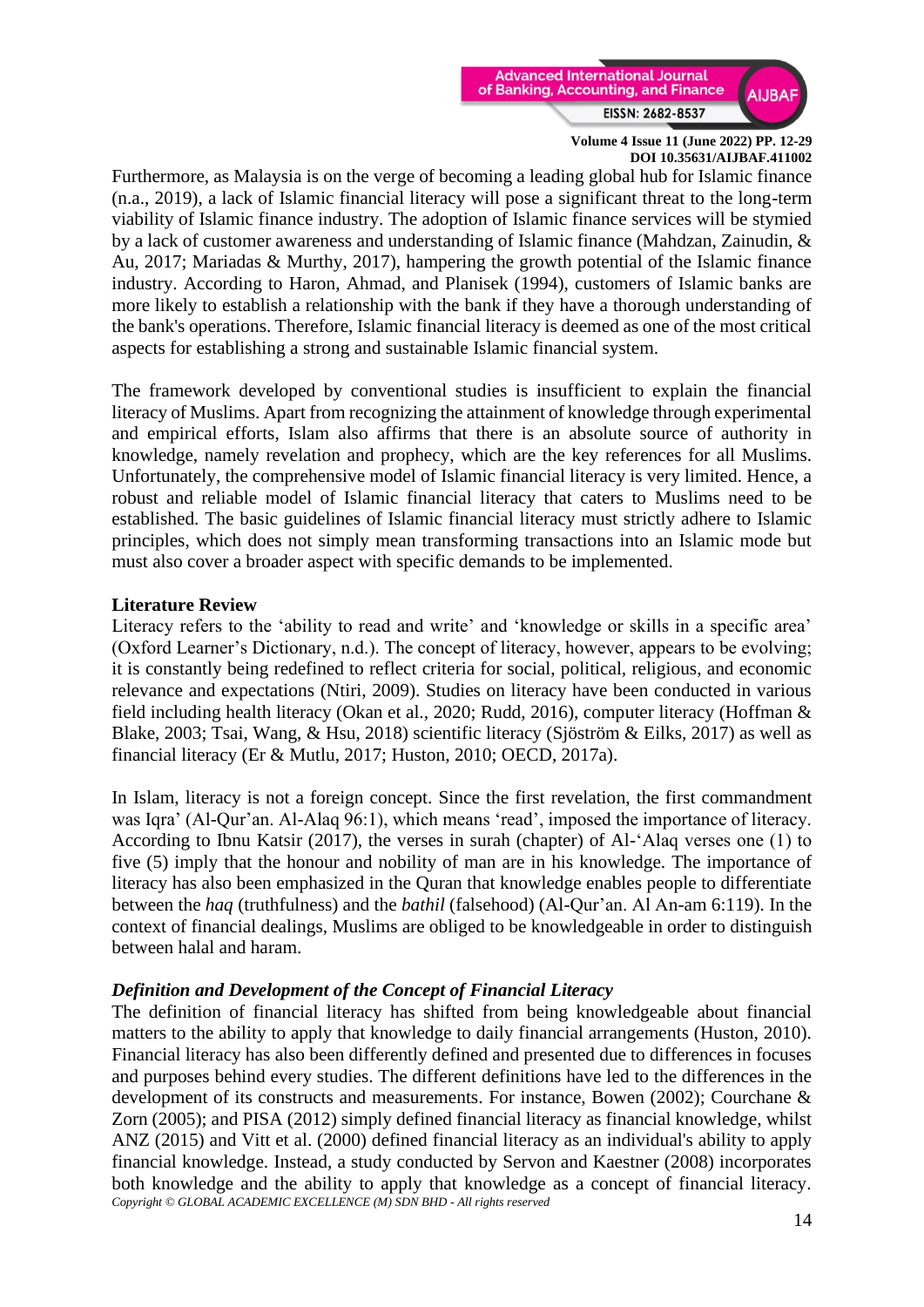

Huston (2010) reviewed 71 financial literacy studies and discovered no such thing as a standardized concept of financial literacy. Huston (2010) then designed and developed a financial literacy model comprising of two (2) components: understanding (knowledge of personal finance) and using (application of personal finance knowledge).

Later studies have defined financial literacy more comprehensively. The operational definition of financial literacy used by the Adult Financial Literacy in Australia surveys in 2002, 2005 and 2008 mainly focused on people's financial knowledge and numeracy, but recent studies were modified by placing greater emphasis on people's financial behaviour (ANZ, 2015). Bhabha (2014) defines financial literacy as a mishmash of awareness, knowledge, skills, attitude, and behaviour vital to sound financial decision-making and ultimately to individual financial well-being. The most well-known and in-depth study of financial literacy, the OECD (2016), perceived financial literacy as a combination of awareness, knowledge, skills, attitudes, and behaviours needed to make informed and responsible decisions that lead to financial wellbeing. This definition is also applied by the AKPK Financial Behaviour Survey 2018 (AKPK, 2018).

### *Conceptualizing Islamic Financial Literacy*

Islamic financial literacy has distinctive attributes, based on the teachings of the Qur'an and prophetic traditions, which are disregarded by conventional counterparts. Conventional financial literacy however, rooted in the established financial literacy studies hence do not fully represent the Islamic worldview (*tasawwur*). In order to precisely define what Islamic financial literacy is, it must be contended that it would be identical to the existing definitions developed by the well-established studies, with the significant inclusion that the components conform with Islamic principles. It is noticeable that there is no contradiction between the established definitions of financial literacy with the principles of Islam. In fact, knowledge and practice as a sequence are highly emphasized in Islam, "But those who had been given knowledge said, "Shame on you! The reward of Allah is better for he who believes and does righteousness". And none are granted it except the patient" (Al-Qur'an. Al-Qasas 28: 80).

Certain Islamic financial literacy studies inclined to extend the definition proposed in conventional studies without modification (Er & Mutlu, 2017; Rahman, Tajudin, Fadzli, & Tajuddin, 2018), and adopted the measuring instrument developed in conventional studies (Er and Mutlu, 2017; Mokhtar, Thinagaran, Sabri, and Ho, 2018). This adoption creates confusion in identifying the distinguishing features of Islamic financial literacy. On the other hand, few efforts have been made to tailor the conventional concept of financial literacy to the Islamic framework, with certain demands that have to be fulfilled. For example, the definition of Islamic financial literacy by Abdullah, Wahab, Sabar, & Abu (2017); and Abdullah & Anderson (2015) was derived from the definition of literacy by Huston (2010), that is the knowledge acquired by education and/or personal experience of prominent concepts and products of Islamic finance. Likewise, Abdul Rahim, Abdul Rashid, and Hamed (2016) defined Islamic financial literacy by maintaining its strong connection with the OECD's (2012) concept of financial literacy, that is a person's ability to utilize financial knowledge, skills, and attitudes in the management of financial resources according to Islamic teachings.

*Copyright © GLOBAL ACADEMIC EXCELLENCE (M) SDN BHD - All rights reserved* Meanwhile others, such as those provided by Abdul Rahim, Abdul Rashid, and Hamed (2016), and Hidajat and Hamdani (2016) emphasized on the ability to use financial knowledge in making financial decisions. Later studies of Islamic financial literacy such as Antara, Musa and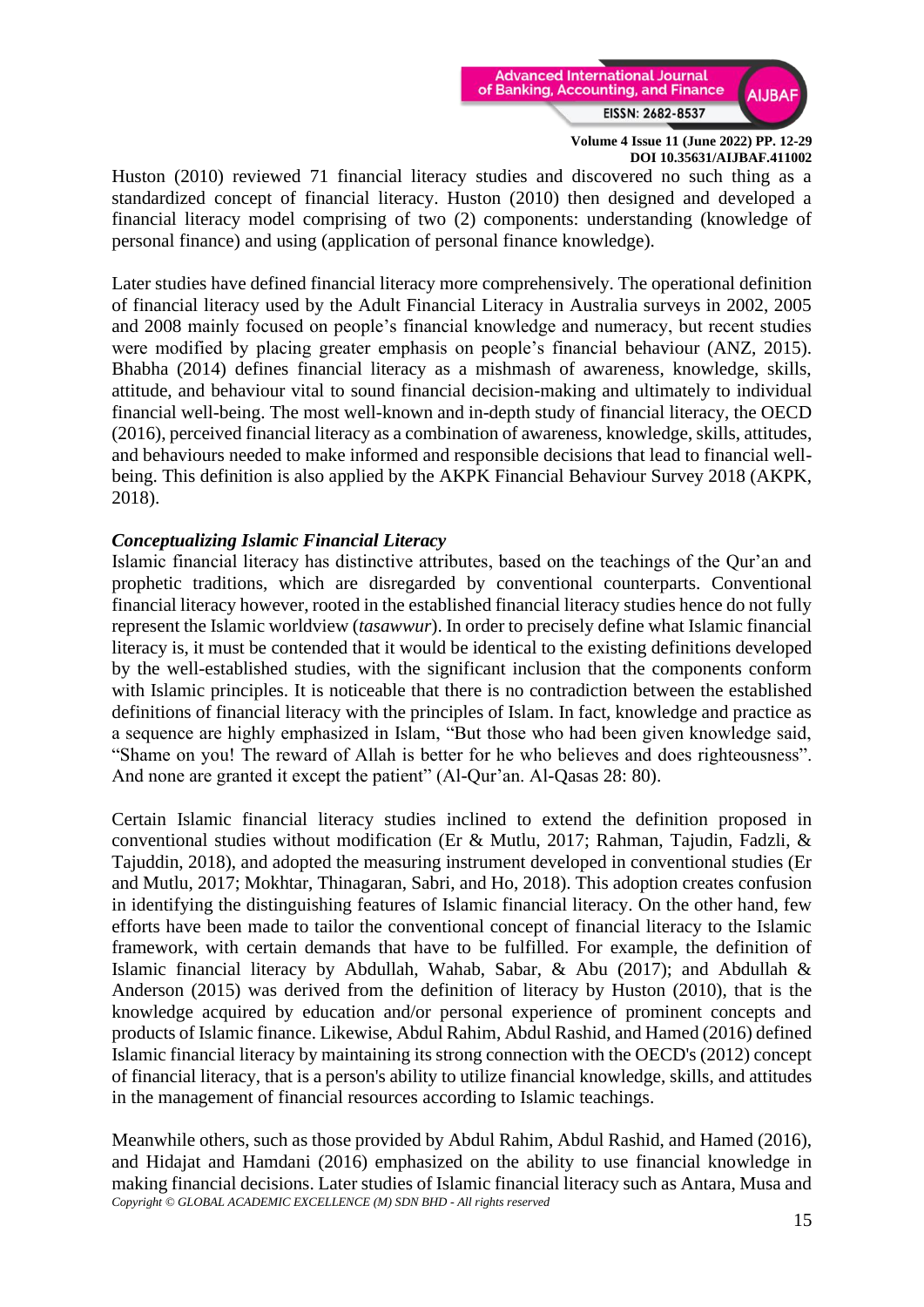

Hassan (2017), Er and Mutlu (2017) and Setiawati, Nidar, Anwar and Masyita (2018) tend to focus on a combination of knowledge, attitudes and behaviours of individuals. Abdullah and Razak (2015) and Lahsasna (2016) conceptualized Islamic financial literacy within certain obligations to be observed which are fundamentals in Islam, including basic money or wealth management, financial planning including takaful, pension schemes, Shari'ah-compliant investments, charity donation, waqf and *sadaqah*, as well as zakat, law of inheritance (*faraid*) and will (*wasiyah*). Lahsasna (2016) goes so far to add few other elements including retirement planning, zakat calculation, Shari'ah guidelines relating to financial transactions, debt management and partnership.

Many studies, however, fail to conceptually define Islamic financial literacy. In some studies, the definition of Islamic financial literacy can be inferred from the given text; however, in others, the reader must draw their own conclusions about what the author means by Islamic financial literacy based on how financial literacy was measured. Table 1 illustrates the conceptual definitions of Islamic financial literacy in previous studies in chronological order.

|     | <b>Table 1: Definitions of Islamic Financial Literacy</b> |                                                         |  |  |
|-----|-----------------------------------------------------------|---------------------------------------------------------|--|--|
| No. | <b>Source</b>                                             | <b>Conceptual Definition</b>                            |  |  |
| 1.  | <b>Abdullah and Anderson</b>                              | acquired through education and/or<br>Knowledge          |  |  |
|     | (2015)                                                    | specific experience related to key concepts and         |  |  |
|     |                                                           | products of Islamic finance (built on the definition of |  |  |
|     |                                                           | financial knowledge by Huston (2010).                   |  |  |
| 2.  | Abdul Rahim, Abdul                                        | A person's ability of using financial knowledge,        |  |  |
|     | Rashid, and Hamed (2016)                                  | skills, and attitude (OECD, 2012) in financial          |  |  |
|     |                                                           | management in accordance with Islamic teachings.        |  |  |
| 3.  | Hidajat and Hamdani                                       | Knowledge of Islamic finance which is used in           |  |  |
|     | (2016)                                                    | making financial decisions.                             |  |  |
| 4.  | Antara et al. (2016)                                      | Individuals' ability to integrate a collection of       |  |  |
|     |                                                           | knowledge, awareness, and skills to understand          |  |  |
|     |                                                           | Islamic financial information and services that         |  |  |
|     |                                                           | influence attitudes in making effective Islamic         |  |  |
|     |                                                           | financial decisions.                                    |  |  |
| 5.  | Lahsasna (2016)                                           | Knowledge and understanding of financial issues,        |  |  |
|     |                                                           | including banking, real estate, insurance, investment,  |  |  |
|     |                                                           | savings and tax planning, as well as understanding of   |  |  |
|     |                                                           | faraid, zakat calculation, retirement planning,         |  |  |
|     |                                                           | Shari'ah guidelines on financial transactions, debt     |  |  |
|     |                                                           | management and partnership, in the Islamic context.     |  |  |
| 6.  | Abdullah, Ab Wahab,                                       | Ability to understand finance on the basis of Shari'ah  |  |  |
|     | Sabar, and Abu (2017)                                     | compliance.                                             |  |  |
| 7.  | Bünyamin Er, Mesut                                        | Attitude, behaviour and knowledge of individuals to     |  |  |
|     | Mutlu (2017)                                              | rationally manage themselves on cash management.        |  |  |
| 8.  | Mohamad Azmi Abdullah,                                    | The ability to understand finance based on sharia       |  |  |
|     | Siti Nur Aqilah Ab                                        | compliance.                                             |  |  |
|     | Wahab, Salehudin Sabar,                                   |                                                         |  |  |
|     | Falah Abu (2017)                                          |                                                         |  |  |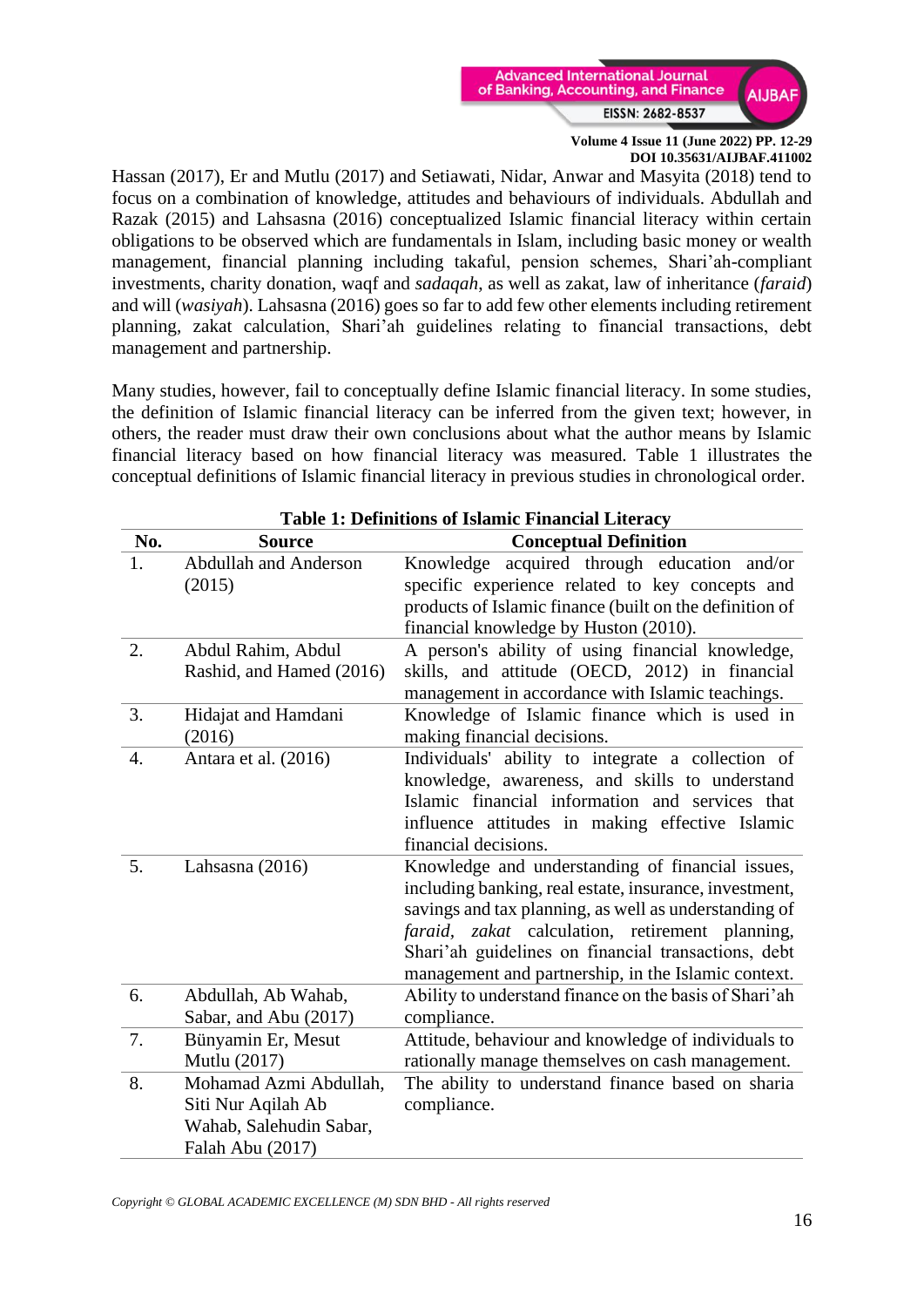

|     |                            | DOI 10.35631/ALJBAF.41100.                                |  |  |
|-----|----------------------------|-----------------------------------------------------------|--|--|
| 9.  | Setiawati et al. (2018)    | A person's capability to manage finances based on         |  |  |
|     |                            | Islamic financial principles from the aspects of          |  |  |
|     |                            | knowledge, attitudes, and behaviours.                     |  |  |
| 10. | <b>Biplob and Abdullah</b> | Ability to understand the principles of money, debt,      |  |  |
|     | (2019)                     | saving, expenses, <i>zakat</i> and Shari'ah-compliant and |  |  |
|     |                            | non-compliant elements involved in financial              |  |  |
|     |                            | transactions such as usury, gambling, corruption,         |  |  |
|     |                            | uncertainty and fraud.                                    |  |  |
|     |                            |                                                           |  |  |

Apparently, knowledge (or understanding) is the most basic element for the definitions of Islamic financial literacy. However, most financial literacy studies, whether conventional (AKPK, 2018; ANZ, 2015; OECD, 2016) or Islamic (Antara et al., 2017; Setiawati et al., 2018), conceptualize Islamic financial literacy by incorporating financial knowledge and application components.

#### *Approach for Measuring Islamic Financial Literacy*

Islamic financial knowledge is mostly used as a proxy for Islamic financial literacy, most of which focuses on (1) knowledge of the principles, features and basic concepts of Islamic finance (Abdul Rahim et al., 2016; Albaity & Rahman, 2019; Antara et al., 2017; Hidajat & Hamdani, 2016; Setyowati, Harmadi, & Sunarjanto, 2018), (2) knowledge of Islamic financial products and instruments (Abdullah et al., 2017; Abdullah & Anderson, 2015; Abdullah & Razak, 2016), (3) knowledge of Islamic financial contracts (Ahmad, Widyastuti, Susanti, & Mukhibad, 2020; Albaity & Rahman, 2019; Antara et al., 2017; Hidajat & Hamdani, 2016; Pratiwi & Affandy, 2020), (4) knowledge of wealth planning and management (Abdullah & Anderson, 2015) and (5) philanthropy (Abdullah & Razak, 2016; Antara et al., 2017; Setyowati et al., 2018). The numerical or arithmetic abilities have also been assessed by constructing the questions of multiplication and division (Er and Mutlu, 2017; Setyowati et al., 2018), as well as the calculation of inflation, risk and profit rate (Er and Mutlu, 2017). In addition, Islamic banking literacy is also one of the popular studies in the field of Islamic financial literacy where the knowledge of Islamic banking products, services and principles were examined as an indicator of Islamic financial literacy (Abdullah & Anderson, 2015; Albaity & Rahman, 2019; Bley & Kuehn, 2003; Hamid & Nordin, 2000; Mokhtar, Sabri, Ho, & Dass, 2018; Pratiwi & Affandy, 2020).

Interestingly, few attempts have been made to examine Islamic financial literacy on a multidimensional basis. Abdullah and Anderson (2015) for example, incorporated opinion of and attitudes towards Islamic finance, but ignore the output of Islamic financial literacy, that is financial behaviours. Meanwhile Er and Mutlu (2017) and Shafik and Ahmad (2019) integrates knowledge, skills, awareness, attitudes, and behaviours to build a comprehensive model of Islamic financial literacy. However, Er and Mutlu (2017) failed to ensure that all of their measurement items are in line with Shari'ah by mixing up the interest-related items in the questionnaires. The measurement of Islamic financial literacy by Shafik and Ahmad (2019) and Abdullah et al. (2017) on the other hand, focuses on students, who are less exposed to diverse financial activities. Therefore, the measurement is limited only to certain areas. Similarly, Setiawati et al. (2018) and Setyowati et al. (2018) integrated knowledge, attitudes, and behaviours in measuring Islamic financial literacy, but unfortunately ignoring philanthropic elements.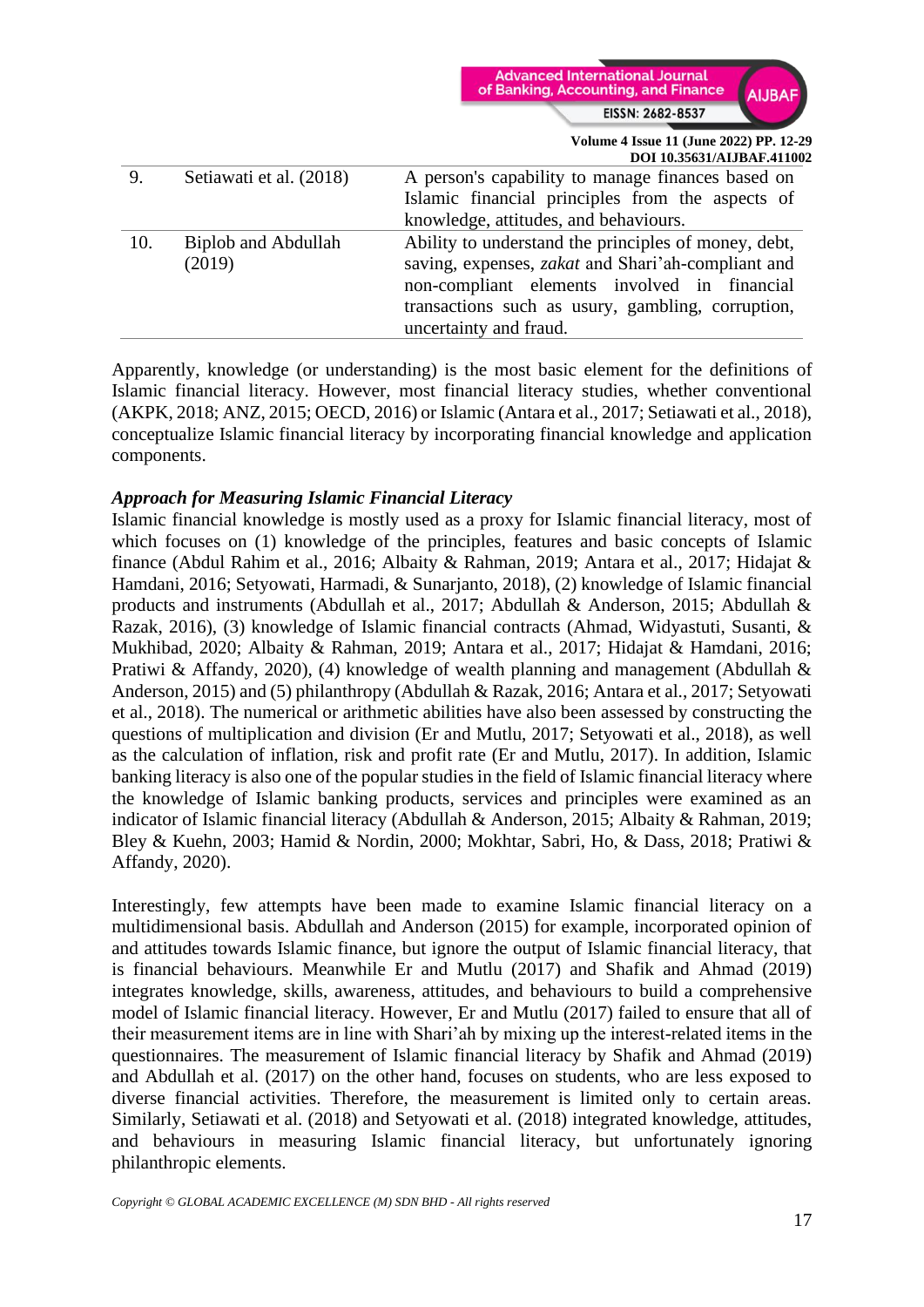

Due to the shortcomings of existing measurements, a comprehensive and distinctive measurement of Islamic financial literacy is needed. While acknowledging the challenge of creating a multidisciplinary measure, this paper concurs with Potrich, Viera, and Silva (2016) that emphasized the importance of a variety of measures to enhance financial literacy by focusing on the bare minimum financial knowledge, attitude, and behaviour.

Table 2 shows the dimensional basis of Islamic financial literacy.

| <b>Table 2: Dimensional Basis of Islamic Financial Literacy</b> |    |                                              |                              |  |
|-----------------------------------------------------------------|----|----------------------------------------------|------------------------------|--|
| <b>Dimensions</b>                                               |    |                                              | <b>Sources</b>               |  |
| 1.<br><b>Islamic financial knowledge</b>                        |    |                                              |                              |  |
|                                                                 |    | <i>i.</i> Islamic finance principles         | Albaity and Rahman           |  |
|                                                                 |    | <i>(riba, gharar, maysir, basic</i> )<br>ii. | (2019)                       |  |
|                                                                 |    | financial concepts, objectives of            | Mokhtar et al. (2018)        |  |
|                                                                 |    | islamic finance)                             | Setyowati et al. (2018)      |  |
| One                                                             |    | Methods (contracts) and<br>iii.              | Antara et al. (2017)         |  |
| <b>Dimension</b>                                                |    | products                                     | Hidajat and Hamdani          |  |
|                                                                 |    | iv. (mudharabah, musyarakah,                 | (2016)                       |  |
|                                                                 |    | murabahah, ijarah, istisna',                 | Abdul Rahim et al. (2016)    |  |
|                                                                 |    | salam, qardhu hasan)                         | Bley and Kuehn (2003)        |  |
|                                                                 |    | v. Personal financial management             | Hamid and Nordin (2001)      |  |
|                                                                 |    | (borrowing, saving/investment,               |                              |  |
|                                                                 |    | financial protection)                        |                              |  |
|                                                                 |    | Islamic philanthropy<br>vi.                  |                              |  |
|                                                                 |    | ╄                                            |                              |  |
|                                                                 | 2. | <b>Financial attitudes</b>                   |                              |  |
|                                                                 |    | i. Awareness and confidence to               | <b>Abdullah and Anderson</b> |  |
|                                                                 |    | find source of financing                     | (2015)                       |  |
|                                                                 |    | ii. Spending funds in halal,                 |                              |  |
|                                                                 |    | beneficial and Shari'ah-                     |                              |  |
| <b>Multiple</b>                                                 |    | compliant                                    |                              |  |
| <b>Dimensions</b>                                               |    | $\pm$                                        |                              |  |
| 3.                                                              |    | <b>Financial behaviors</b>                   | Setiawati et al. (2018)      |  |
|                                                                 |    | Planning<br>i.                               | Er and Mutlu $(2017)$        |  |
|                                                                 |    | Earning<br>ii.                               | Abdullah et al. (2017)       |  |
|                                                                 |    | Spending<br>iii.                             | Md.Shafik and Ahmad          |  |
|                                                                 |    | Saving<br>iv.                                | (2019) Setyawati and         |  |
|                                                                 |    | v. Allocating                                | Suroso (2016)                |  |

Source: Summarised by Farah Amalina Md Nawi, Muhammad Ridhwan Ab. Aziz and Syahidawati Shahwan from Various Sources

#### *Understanding Islamic Finance as a Basis for Conceptualization and Measurement*

*Copyright © GLOBAL ACADEMIC EXCELLENCE (M) SDN BHD - All rights reserved* Islamic finance activities are based on the underlying principle that money is regarded as property held by man in his capacity as vicegerent of God. Hence, money should be spent wisely in accordance with the demands of the ultimate owner, as dictated by Shari'ah. The fundamental principle of conventional finance, 'time has value', is incompatible with Islamic finance principles because this method adds value to money solely by increasing time rather than the effort that leads to *ribawi* transactions (Muda & Hasibuan, 2017). Prohibition of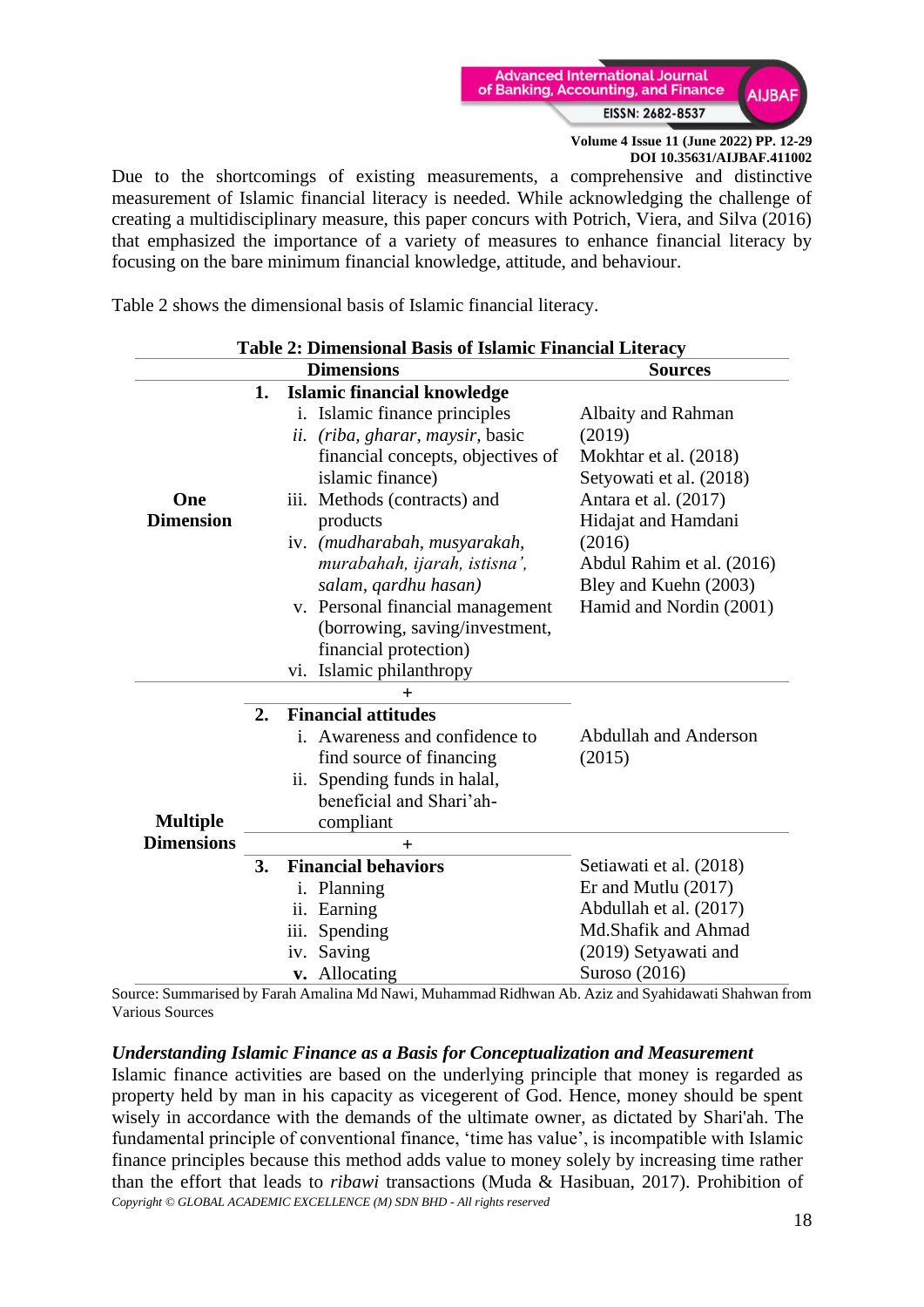

interest is clearly stated in the Qur'an, "O you who have believed, do not consume usury, doubled and multiplied, but fear Allah that you may be successful." (Al-Qur'an. Ali 'Imran 3:130) and "And whatever you give for interest to increase within the wealth of people will not increase with Allah. But what you give in *zakat*, desiring the countenance of Allah, those are the multipliers." (Al-Qur'an. Ar-Rum 30:39).

The fundamental principles of Islamic finance are rooted in the belief in divine law and underpinned by the philosophy of the Islamic economy, which prioritizes social welfare over economic gains (Ibrahim and Alam, 2017). Islamic finance strives for justice, fairness, trust, honesty, integrity, and a balanced society. The goals of Islamic finance including the promotion of economic well-being, the alleviation of poverty, the fulfilment of basic human needs, the optimization of the use of natural resources, the fulfilment of spiritual needs and the promotion of universal brotherhood and economic and social justice (ISRA, 2016).

The key Shari'ah principles concerning the financial affairs includes the prohibition of interest (*riba*), prohibition of uncertainty (*gharar*), prohibition of speculative behaviours (*maysir*), division of profit, lost and risk, money as potential capital, sanctity of contract and prohibition of investments that violate public interest (Daly and Frikha, 2014; Tatiana, Igor and Liliya, 2015; ISRA, 2016), development of religiously legitimized (*halal*) aspect of business trade and investments and prohibition of making money out of money (Hussein, 2011; ISRA, 2016) and promotion of moderation, balance and harmony in life, prohibition of monopoly and the importance of alms-giving (*zakat, sadaqah, waqf*) (ISRA, 2016).

# *Initial Understanding of Islamic Financial Literacy*

In keeping with the established study in this area and consistent with the principles of Islamic finance, the operational definition of Islamic financial literacy in this study is proposed by emphasizing the consequence of financial knowledge towards financial attitudes and financial behaviours. Islamic financial literacy in this study is defined as: 'The ability of a person to manage personal finances from the aspects of knowledge, attitude and behaviours based on Shari'ah'. This definition is clear, does not refute or undermine existing definitions of financial literacy in the literature, is consistent with other standardized literacy constructs, and most importantly, does not contradict Islamic principles. This definition implies that one is regarded to be financially literate if he or she has sufficient Islamic financial knowledge, demonstrates the right financial attitude, and can apply and practice that knowledge in real life, as determined by Shari'ah.

#### *Components of Islamic Financial Literacy*

*Copyright © GLOBAL ACADEMIC EXCELLENCE (M) SDN BHD - All rights reserved* Based on the initial understanding of Islamic financial literacy, there are three major components namely financial knowledge, financial attitudes, and financial behaviours. The measures of financial literacy primarily focused on basic personal finance knowledge and how people behave in their financial arrangements such as savings, spending, debt management, financial protection, risk management, and financial product selection (Huston, 2010). Meanwhile, in the Islamic financial literacy context, a detailed debate is extended with respect to the divine revelation, with the inclusion of Islamic philanthropy as one of the fundamental components of Islamic finance. Based on extensive literature review, this study categorized these three major components into three sub-components of Islamic financial literacy: Islamic finance principles and products, Islamic philanthropy and financial management. Table 3 illustrates the components and sub-components of Islamic financial literacy.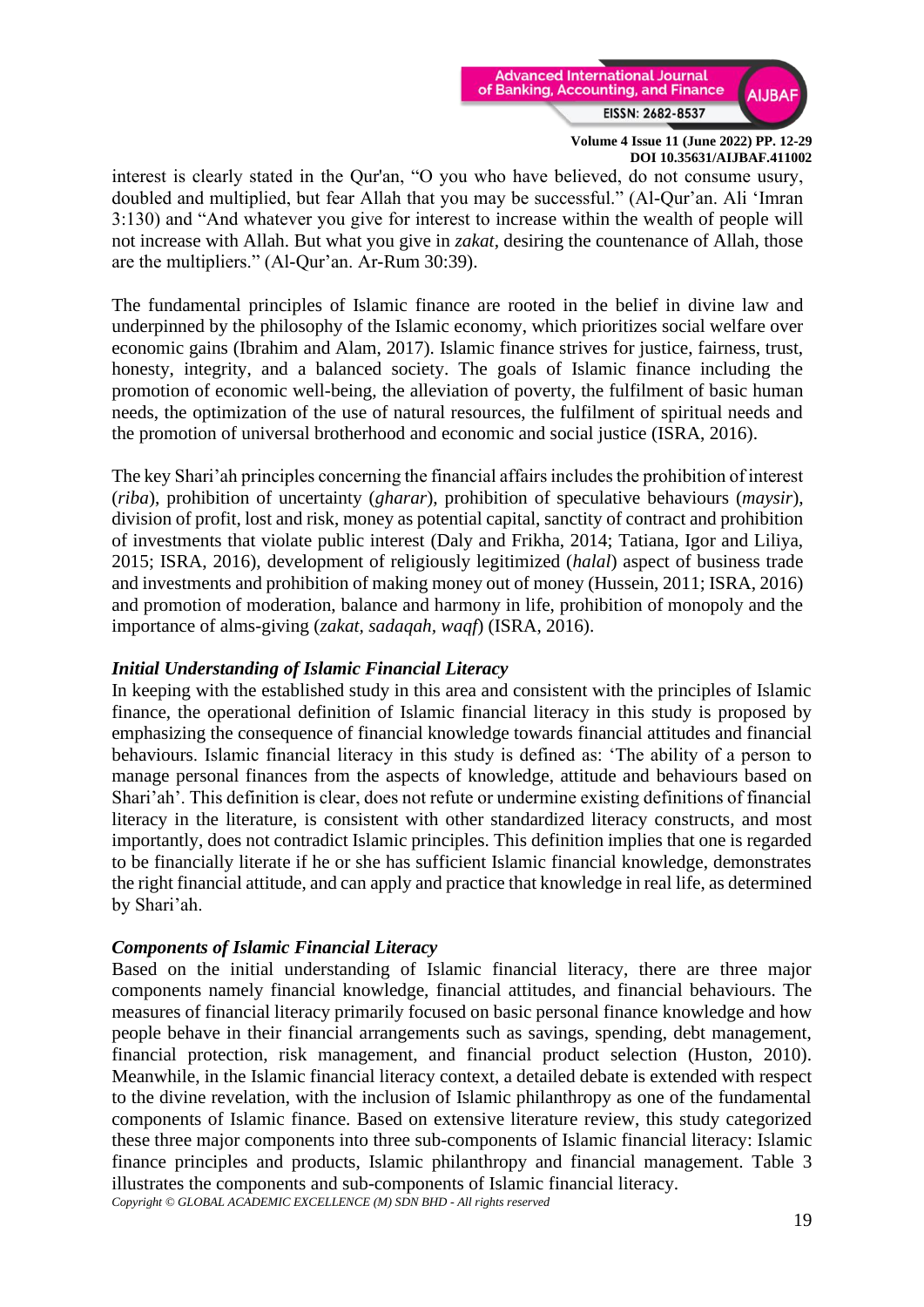

| <b>Component 1:</b>        | <b>Component 2:</b>              | <b>Component 3:</b>         |  |
|----------------------------|----------------------------------|-----------------------------|--|
| <b>Financial knowledge</b> | <b>Financial attitudes</b>       | <b>Financial behaviours</b> |  |
|                            |                                  |                             |  |
| <b>Islamic finance</b>     | Attitude towards Islamic finance |                             |  |
| principles                 | in general                       |                             |  |
| <b>Islamic financial</b>   | Attitude towards saving products | Saving in Islamic bank      |  |
| products                   | Attitude towards financing       | Financed by Islamic bank    |  |
|                            | products                         |                             |  |
|                            | Attitude towards investment      | Investment in Islamic       |  |
|                            | products                         | financial instruments       |  |
|                            | Attitude towards Takaful         | Participation in Takaful    |  |
| Philanthropic              | Attitude towards zakat           | Zakat compliance            |  |
| activities                 | Attitude towards waqf            | Waqf contribution           |  |
|                            | Attitude towards sadaqah         | Almsgiving                  |  |
| <b>Personal financial</b>  | Spending attitude                | Spending behaviour          |  |
| management                 | Saving attitude                  | Saving behaviour            |  |
|                            | Borrowing attitude               | Borrowing behaviour         |  |
|                            | Investing attitude               | Investing behaviour         |  |
|                            | Attitude towards takaful         | Contributing to financial   |  |
|                            |                                  | protection/takaful          |  |

#### **Table 3: Components of Islamic Financial Literacy**

Following the two major dimensions of financial literacy (understanding and application) by Huston (2010), this study examines Islamic financial literacy based on the Theory of Planned Behaviour (TPB). According to TPB, there are three factors that influence behavioural intention: attitudes toward behaviour, subjective norms regarding the behaviour, and perceived control over the behaviour (Ajzen, 1991). Ajzen (2005) further integrates three underlying factors that influence an individual's attitude toward behaviour, namely personal, social, and informational factors. In the context of this study, a person who intends to engage in Shariahcompliant financial behaviours may upon trying to do so, discover that he or she lacks the necessary information and knowledge that would affect attitudes towards behaviour and in turn, behaviour itself. Therefore, a financially literate Muslim must be well-versed in Islamic finance, have positive financial attitudes, and demonstrate prudent financial behaviours, which is the basis of the proposed model in the current study. The proposed framework of this study is depicted in Figure 1.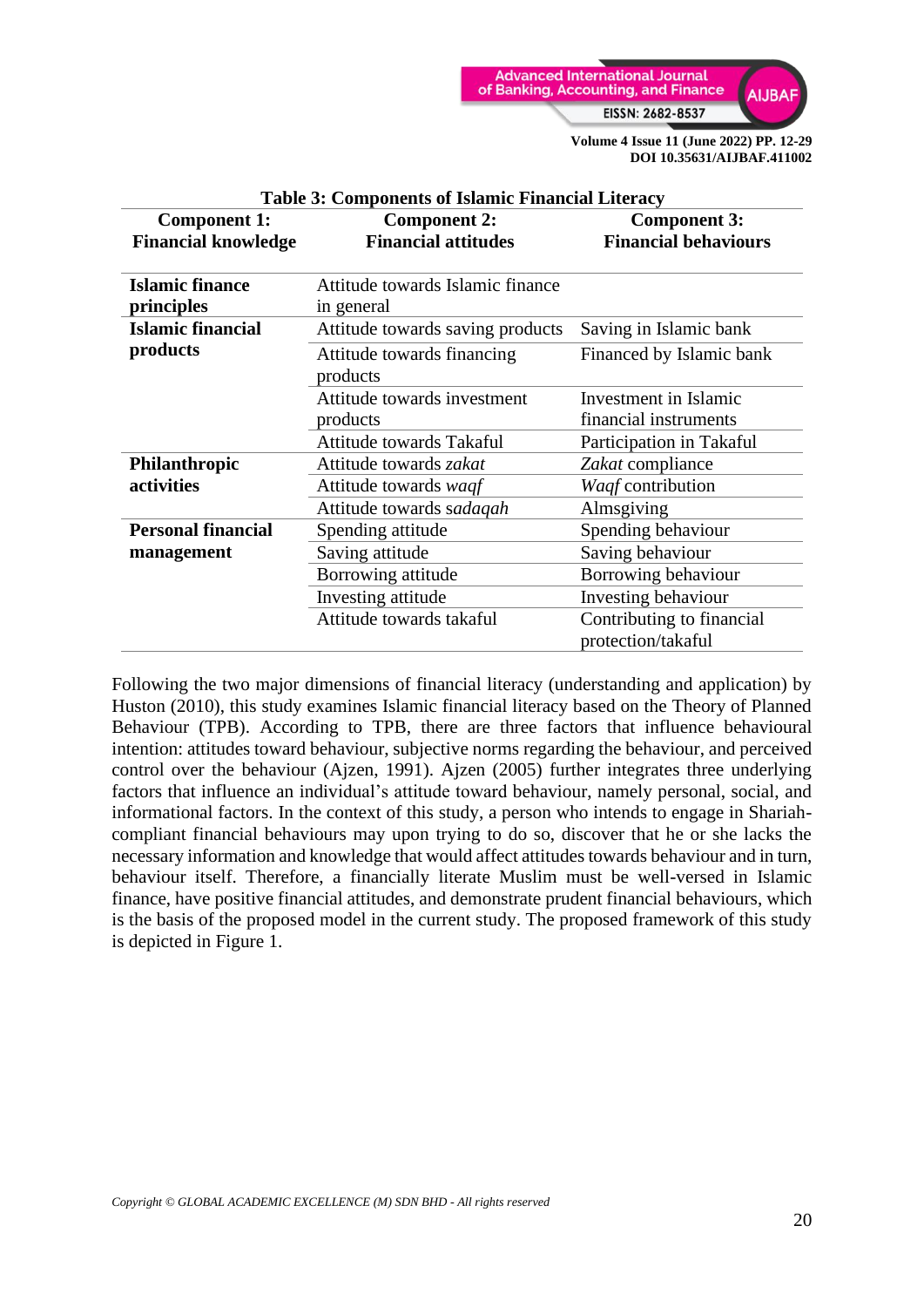



**Figure 1: Proposed Conceptual Framework of Islamic Financial Literacy**

Financial knowledge is deployed as 'input', in which knowledge of Islamic finance principles, products, philanthropy, and financial management are assessed. Then, financial attitudes as the 'throughput' of the study will be assessed based on the attitudes toward Islamic finance, Islamic financial products, philanthropy, and financial management. The 'output' of Islamic financial literacy is financial behaviours, which are assessed in term of individuals' behaviour of Islamic financial products adoption, philanthropic behaviours and behaviours in personal financial management.

#### **Methods**

Given that the measurement for Islamic financial literacy has to be tested, Churchill's (1979) structured framework is applied to verify the reliability of the measures developed. The scale development process introduced by Churchill is applied on the basis of its systematic, repetitive sequence of measures focused on the evaluation of the reliability and validity of the instrument. The sequence of steps is as shown in Figure 2.

A set of questionnaires were developed and sent to the experts for verification. Then, the pilot test is conducted by distributing the questionnaires to 40 respondents, to detect any problems relevant to the instrument used for the study. The collected data is then analysed using Partial Least Square (PLS) Structural Equation Modelling (SEM). According to Vinzi, Chin, Henseler, & Wang (2010), PLS is used to model comprehensive multivariable relationships among observed and latent variables, which allows examining causal relationships between variables.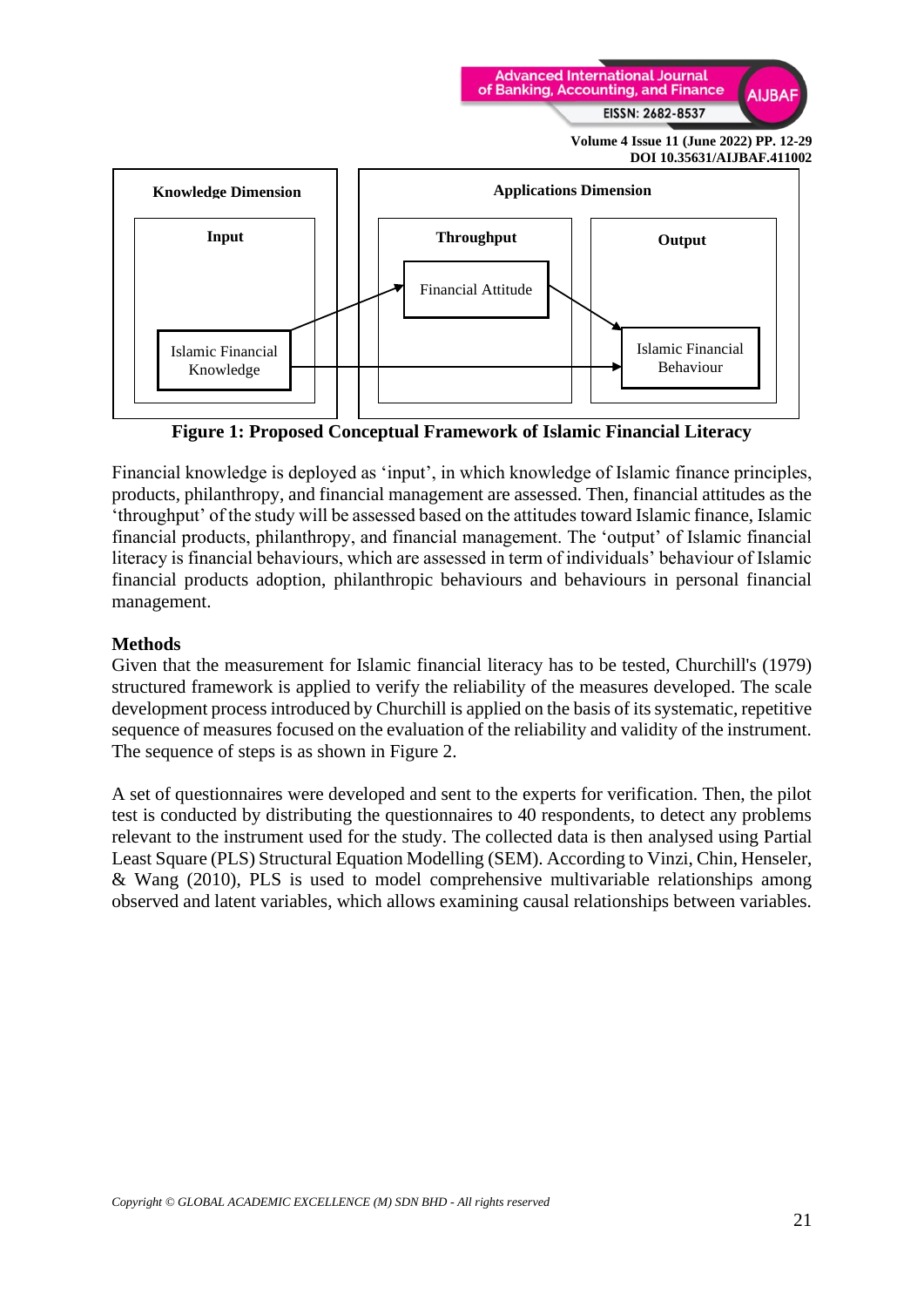

**Figure 2: Churchill's Measures Development Procedure**

#### **Proposed Measurement of Islamic Financial Literacy**

Following the method applied by the OECD (2016), the level of Islamic financial literacy is calculated by summing up the three sub-scores (behaviour, knowledge, and attitude) to create an overall financial literacy score. The questions about knowledge of Islamic finance principles are inspired by Albaity and Rahman (2019) and Antara et al. (2017). Knowledge of Islamic financial products are assessed by adapting the instruments developed by Hassan, Salman, Kassim, and Majdi (2018), Mokhtar, Thinagaran, Sabri, and Ho (2018) and Pratiwi and Affandy (2020). Philanthropy elements are added by referring to the measures developed by Abdullah and Razak (2016) and BAZNAS (2019), encompassing the knowledge of waqf, zakat and *sadaqah*, while the questions of financial management knowledge are adapted from Abdullah and Anderson (2015). Responses are analysed based on a true-false option where one (1) point will be given for the correct answer, while (0) point for the wrong answer. Respondents will also be given 'not sure' choices besides 'true' and 'false' options to avoid them from answering questions indifferently, which are regarded as the wrong answer. The scores for financial knowledge are obtained after summing up all the points.

Second, the measurement of Islamic financial attitude is inspired by Abdullah and Anderson (2015); Kaakeh, Hassan, and Almazor (2018); Kashif, Jamal, and Rehman (2016); and Rajna, Ezat, Al Junid, and Moshiri (2011), to measure the attitudes towards Islamic finance and its products, philanthropy activities and attitudes towards personal financial management. Lastly, questions for Islamic financial behaviours are adapted from Abdullah and Razak (2016); AKPK (2018); and Er and Mutlu (2017), which measure the behaviours of financial management, financial products adoption, and philanthropy. All questions of financial attitudes and behaviours are measured on a five-point Likert type scale ranging from 1 (strongly disagree) to 5 (strongly agree), with 5 indicates the best attitude and best practices. Scales ranging from 1 to 3 is considered as low level, thus zero (0) point is given, while the scale ranged from 4 to 5 is considered as high level, hence one (1) point is given. The points will be summed up in order to derive the score, hence the level of Islamic financial literacy will be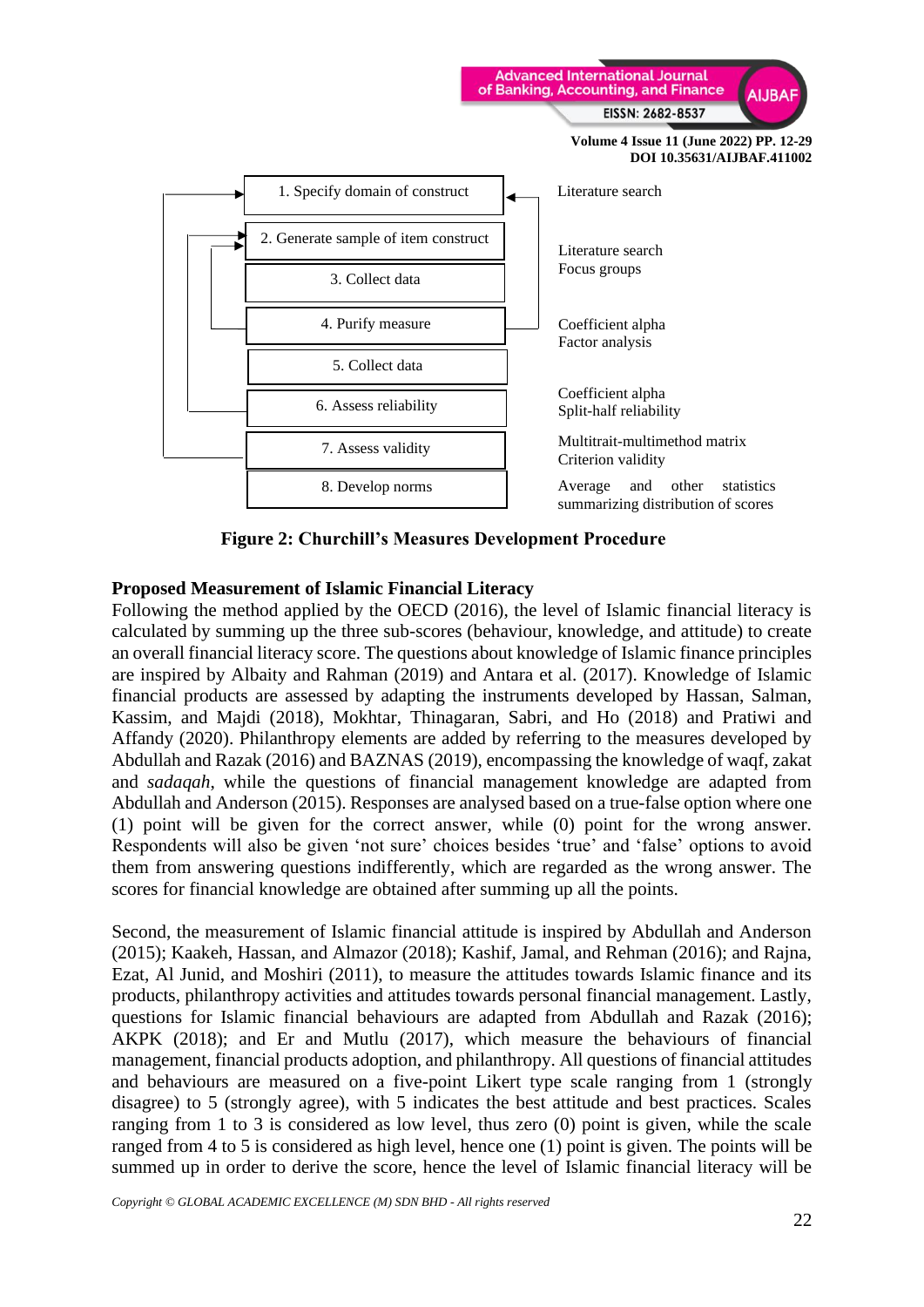

discovered. Table 4 shows the summary of categories and items for the proposed measurement of Islamic financial literacy.

| <b>Components</b><br><b>Items</b>    |                                                                                                                                                                       | <b>Test-based Question</b>                                                                                                                                                                                                                                                                                                                                                                                                                                                                                                                                                                                                                                          |                              | <b>Sources</b>                                                                                                                                                       |
|--------------------------------------|-----------------------------------------------------------------------------------------------------------------------------------------------------------------------|---------------------------------------------------------------------------------------------------------------------------------------------------------------------------------------------------------------------------------------------------------------------------------------------------------------------------------------------------------------------------------------------------------------------------------------------------------------------------------------------------------------------------------------------------------------------------------------------------------------------------------------------------------------------|------------------------------|----------------------------------------------------------------------------------------------------------------------------------------------------------------------|
| A. Islamic                           | K1. Islamic                                                                                                                                                           | Prohibition of riba<br>1.                                                                                                                                                                                                                                                                                                                                                                                                                                                                                                                                                                                                                                           |                              | 1. Antara, Musa,                                                                                                                                                     |
| financial                            | finance                                                                                                                                                               | 2.<br>Prohibition of gharar                                                                                                                                                                                                                                                                                                                                                                                                                                                                                                                                                                                                                                         |                              | & Hassan                                                                                                                                                             |
| knowledge                            | principles                                                                                                                                                            | 3.<br>Prohibition of <i>maysir</i>                                                                                                                                                                                                                                                                                                                                                                                                                                                                                                                                                                                                                                  |                              | (2017)                                                                                                                                                               |
|                                      |                                                                                                                                                                       | Ownership of the subject of<br>4.                                                                                                                                                                                                                                                                                                                                                                                                                                                                                                                                                                                                                                   |                              | 2. Albaity &                                                                                                                                                         |
|                                      |                                                                                                                                                                       | sale                                                                                                                                                                                                                                                                                                                                                                                                                                                                                                                                                                                                                                                                |                              | Rahman (2019)                                                                                                                                                        |
|                                      |                                                                                                                                                                       | 5.<br>Concept of money in Islam                                                                                                                                                                                                                                                                                                                                                                                                                                                                                                                                                                                                                                     |                              |                                                                                                                                                                      |
|                                      | K2. Islamic                                                                                                                                                           | Islamic financial products'<br>6.                                                                                                                                                                                                                                                                                                                                                                                                                                                                                                                                                                                                                                   |                              | 1. Hassan,                                                                                                                                                           |
|                                      | financial                                                                                                                                                             | risk and return                                                                                                                                                                                                                                                                                                                                                                                                                                                                                                                                                                                                                                                     |                              | Salman,                                                                                                                                                              |
|                                      | products                                                                                                                                                              | Source of income for Islamic<br>7.                                                                                                                                                                                                                                                                                                                                                                                                                                                                                                                                                                                                                                  |                              | Kassim, &                                                                                                                                                            |
|                                      |                                                                                                                                                                       | financial institutions                                                                                                                                                                                                                                                                                                                                                                                                                                                                                                                                                                                                                                              |                              | Majdi (2018)                                                                                                                                                         |
|                                      |                                                                                                                                                                       | 8.                                                                                                                                                                                                                                                                                                                                                                                                                                                                                                                                                                                                                                                                  | Methods of Islamic financing | 2. Mokhtar,                                                                                                                                                          |
|                                      |                                                                                                                                                                       | Islamic credit card<br>9.                                                                                                                                                                                                                                                                                                                                                                                                                                                                                                                                                                                                                                           |                              | Thinagaran,                                                                                                                                                          |
|                                      |                                                                                                                                                                       | 10. Deposit products                                                                                                                                                                                                                                                                                                                                                                                                                                                                                                                                                                                                                                                |                              | Sabri, & Ho                                                                                                                                                          |
|                                      |                                                                                                                                                                       | 11. Financing products                                                                                                                                                                                                                                                                                                                                                                                                                                                                                                                                                                                                                                              |                              | (2018)                                                                                                                                                               |
|                                      |                                                                                                                                                                       | 12. Investment products                                                                                                                                                                                                                                                                                                                                                                                                                                                                                                                                                                                                                                             |                              | 3. Pratiwi &                                                                                                                                                         |
|                                      |                                                                                                                                                                       | 13. Financial protection products                                                                                                                                                                                                                                                                                                                                                                                                                                                                                                                                                                                                                                   |                              | Affandy (2020)                                                                                                                                                       |
|                                      | K3. Islamic                                                                                                                                                           | 14. Zakat obligation                                                                                                                                                                                                                                                                                                                                                                                                                                                                                                                                                                                                                                                |                              | 1. Abdullah &                                                                                                                                                        |
|                                      | philanthropy                                                                                                                                                          | 15. Zakat calculation                                                                                                                                                                                                                                                                                                                                                                                                                                                                                                                                                                                                                                               |                              | Razak (2016)                                                                                                                                                         |
|                                      |                                                                                                                                                                       | 16. Knowledge of waqf                                                                                                                                                                                                                                                                                                                                                                                                                                                                                                                                                                                                                                               |                              | <b>BAZNAS</b><br>2.                                                                                                                                                  |
|                                      |                                                                                                                                                                       |                                                                                                                                                                                                                                                                                                                                                                                                                                                                                                                                                                                                                                                                     |                              |                                                                                                                                                                      |
|                                      |                                                                                                                                                                       |                                                                                                                                                                                                                                                                                                                                                                                                                                                                                                                                                                                                                                                                     |                              |                                                                                                                                                                      |
|                                      |                                                                                                                                                                       |                                                                                                                                                                                                                                                                                                                                                                                                                                                                                                                                                                                                                                                                     |                              |                                                                                                                                                                      |
|                                      |                                                                                                                                                                       |                                                                                                                                                                                                                                                                                                                                                                                                                                                                                                                                                                                                                                                                     |                              |                                                                                                                                                                      |
|                                      |                                                                                                                                                                       |                                                                                                                                                                                                                                                                                                                                                                                                                                                                                                                                                                                                                                                                     |                              |                                                                                                                                                                      |
|                                      |                                                                                                                                                                       |                                                                                                                                                                                                                                                                                                                                                                                                                                                                                                                                                                                                                                                                     |                              |                                                                                                                                                                      |
|                                      |                                                                                                                                                                       |                                                                                                                                                                                                                                                                                                                                                                                                                                                                                                                                                                                                                                                                     |                              |                                                                                                                                                                      |
|                                      |                                                                                                                                                                       |                                                                                                                                                                                                                                                                                                                                                                                                                                                                                                                                                                                                                                                                     |                              |                                                                                                                                                                      |
|                                      |                                                                                                                                                                       |                                                                                                                                                                                                                                                                                                                                                                                                                                                                                                                                                                                                                                                                     |                              |                                                                                                                                                                      |
|                                      |                                                                                                                                                                       |                                                                                                                                                                                                                                                                                                                                                                                                                                                                                                                                                                                                                                                                     |                              |                                                                                                                                                                      |
|                                      |                                                                                                                                                                       |                                                                                                                                                                                                                                                                                                                                                                                                                                                                                                                                                                                                                                                                     |                              |                                                                                                                                                                      |
|                                      |                                                                                                                                                                       |                                                                                                                                                                                                                                                                                                                                                                                                                                                                                                                                                                                                                                                                     |                              |                                                                                                                                                                      |
|                                      |                                                                                                                                                                       |                                                                                                                                                                                                                                                                                                                                                                                                                                                                                                                                                                                                                                                                     |                              |                                                                                                                                                                      |
|                                      |                                                                                                                                                                       |                                                                                                                                                                                                                                                                                                                                                                                                                                                                                                                                                                                                                                                                     |                              |                                                                                                                                                                      |
|                                      |                                                                                                                                                                       |                                                                                                                                                                                                                                                                                                                                                                                                                                                                                                                                                                                                                                                                     |                              |                                                                                                                                                                      |
|                                      |                                                                                                                                                                       |                                                                                                                                                                                                                                                                                                                                                                                                                                                                                                                                                                                                                                                                     |                              |                                                                                                                                                                      |
|                                      |                                                                                                                                                                       |                                                                                                                                                                                                                                                                                                                                                                                                                                                                                                                                                                                                                                                                     |                              |                                                                                                                                                                      |
|                                      |                                                                                                                                                                       |                                                                                                                                                                                                                                                                                                                                                                                                                                                                                                                                                                                                                                                                     |                              |                                                                                                                                                                      |
|                                      |                                                                                                                                                                       |                                                                                                                                                                                                                                                                                                                                                                                                                                                                                                                                                                                                                                                                     |                              |                                                                                                                                                                      |
|                                      |                                                                                                                                                                       |                                                                                                                                                                                                                                                                                                                                                                                                                                                                                                                                                                                                                                                                     |                              |                                                                                                                                                                      |
|                                      |                                                                                                                                                                       |                                                                                                                                                                                                                                                                                                                                                                                                                                                                                                                                                                                                                                                                     |                              |                                                                                                                                                                      |
|                                      |                                                                                                                                                                       |                                                                                                                                                                                                                                                                                                                                                                                                                                                                                                                                                                                                                                                                     |                              |                                                                                                                                                                      |
| B. Islamic<br>financial<br>attitudes | K4. Personal<br>financial<br>management<br>A1. Attitude<br>towards<br>Islamic<br>finance in<br>general<br>A2. Attitude<br>towards<br>Islamic<br>financial<br>products | 17. Knowledge of sadaqah<br>18. Knowledge of wise spending<br>19. Knowledge of financial<br>planning and management<br>20. Knowledge of debt<br>repayment obligation<br>21. Islamic finance represents the<br>true values of Islam<br>22. Islamic finance represents<br>fairness and justice<br>23. Respect towards Islamic<br>finance<br>24. Islamic financial products<br>adoption<br>25. Financial products preference<br>26. Islamic financial products<br>provide competitive returns<br>27. Islamic financial instruments<br>are safer alternative<br>investment products<br>28. Buying takaful coverage is<br>necessary<br>29. Takaful assists people during |                              | (2019)<br>1. Abdullah &<br>Anderson<br>(2015)<br>1. Kaakeh,<br>Hassan, &<br>Almazor (2018)<br>1. Abdullah $&$<br>Anderson<br>(2015)<br>2. Setiawati et al.<br>(2018) |

# **Table 4: Components and Items for the Measurement of Islamic Financial Literacy**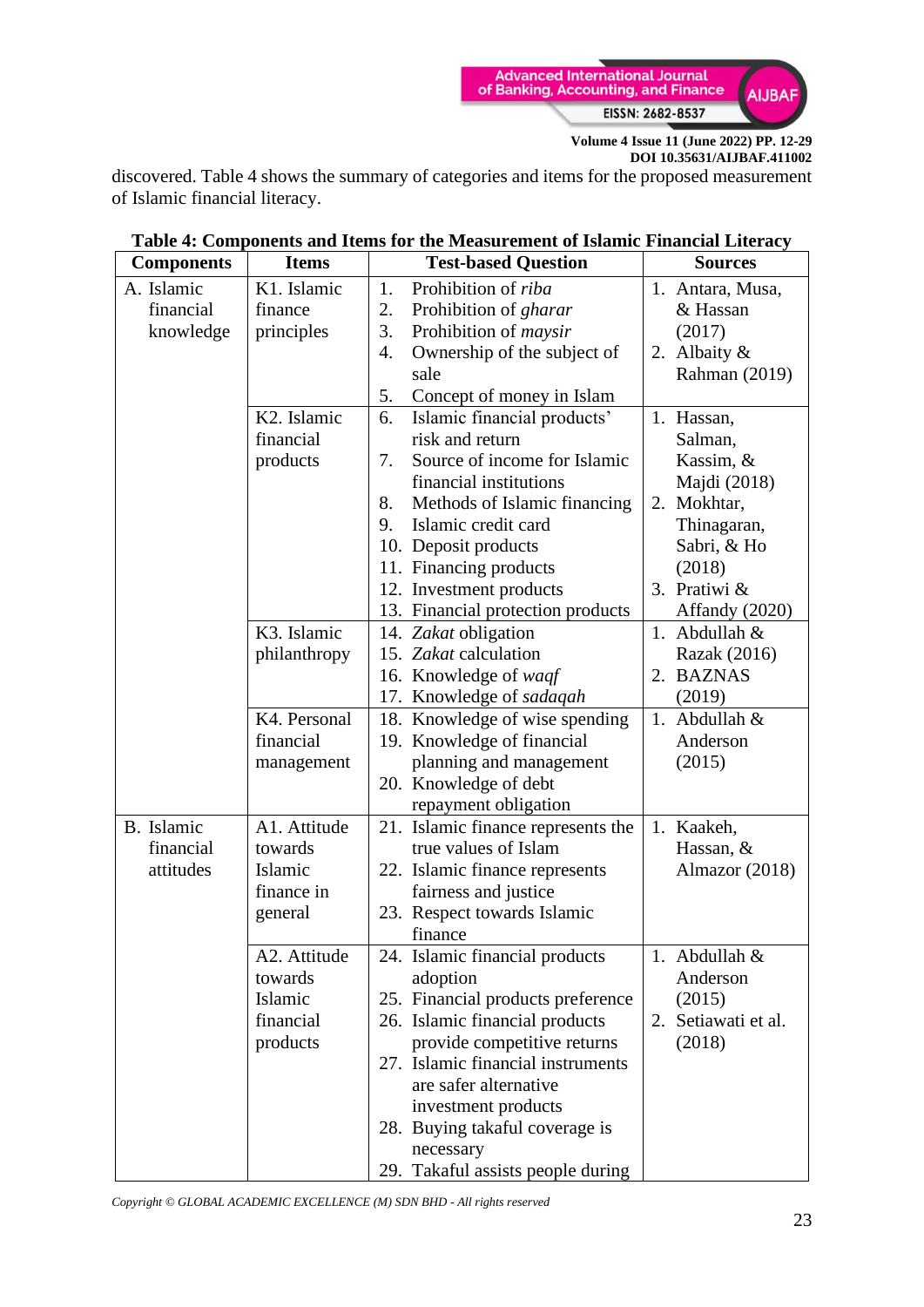



|            |                      |                                   | DUI 10.35031/AIJBAF.411002 |
|------------|----------------------|-----------------------------------|----------------------------|
|            |                      | hardship                          |                            |
|            |                      |                                   |                            |
|            |                      |                                   |                            |
|            |                      |                                   |                            |
|            |                      |                                   |                            |
|            | A3. Attitudes        | 30. Happy to pay zakat            | 1. Kashif, Jamal,          |
|            | towards              | 31. Zakat purifies wealth         | & Rehman                   |
|            | philanthropy         | 32. Paying zakat would help       | (2016)                     |
|            |                      | other Muslims                     |                            |
|            |                      | 33. Waqf benefiting the ummah     |                            |
|            |                      | 34. Sadaqah purifies heart from   |                            |
|            |                      | greedy                            |                            |
|            | A4. Attitudes        | 35. Attitude in saving            | 1. Abdullah $&$            |
|            | towards              | 36. Attitude in budgeting         | Anderson                   |
|            | financial            | 37. Attitude in borrowing         | (2015)                     |
|            | management           | 38. Attitude in Islamic           | 2. Rajna, Ezat, Al         |
|            |                      | investment                        | Junid, &                   |
|            |                      |                                   | Moshiri (2011)             |
| C. Islamic | <b>B1.</b>           | 39. Islamic bank account          |                            |
| financial  | Behaviour in         | 40. Financed by Islamic financial |                            |
| behaviours | financial            | institutions                      | Self-developed             |
|            | products             | 41. Invest in Shari'ah compliant  | questions                  |
|            | adoption             | products/instrument               |                            |
|            |                      | 42. Participation in takaful      |                            |
|            |                      | 43. Only choose Islamic           |                            |
|            |                      | financial products                |                            |
|            | <b>B2.</b>           | 44. Pay zakat                     | 1. Abdullah $&$            |
|            | Philanthropic        | 45. Give sadaqah                  | Razak (2016)               |
|            | behaviours           | 46. Contribute to waqf            |                            |
|            | <b>B3. Financial</b> | 47. Prepare spending budget       | 1. AKPK (2018)             |
|            | management           | 48. Assess affordability before   | 2. Er & Mutlu              |
|            | behaviour            | purchasing                        | (2017)                     |
|            |                      | 49. Spend according to plan       |                            |
|            |                      | 50. Priority in spending          |                            |
|            |                      | 51. Saving before spending        |                            |
|            |                      | 52. Saving for hajj               |                            |
|            |                      | 53. Saving for retirement         |                            |
|            |                      | 54. Invest money in Shariah-      |                            |
|            |                      | compliant investment              |                            |
|            |                      | 55. Borrowing for essentials      |                            |
|            |                      | 56. Pay loan/financing on time    |                            |
|            |                      | 57. Credit card payment           |                            |
|            |                      | 58. Prioritizing debt repayment   |                            |

Source: Summarised by Farah Amalina Md Nawi, Muhammad Ridhwan Ab. Aziz and Syahidawati Shahwan from various sources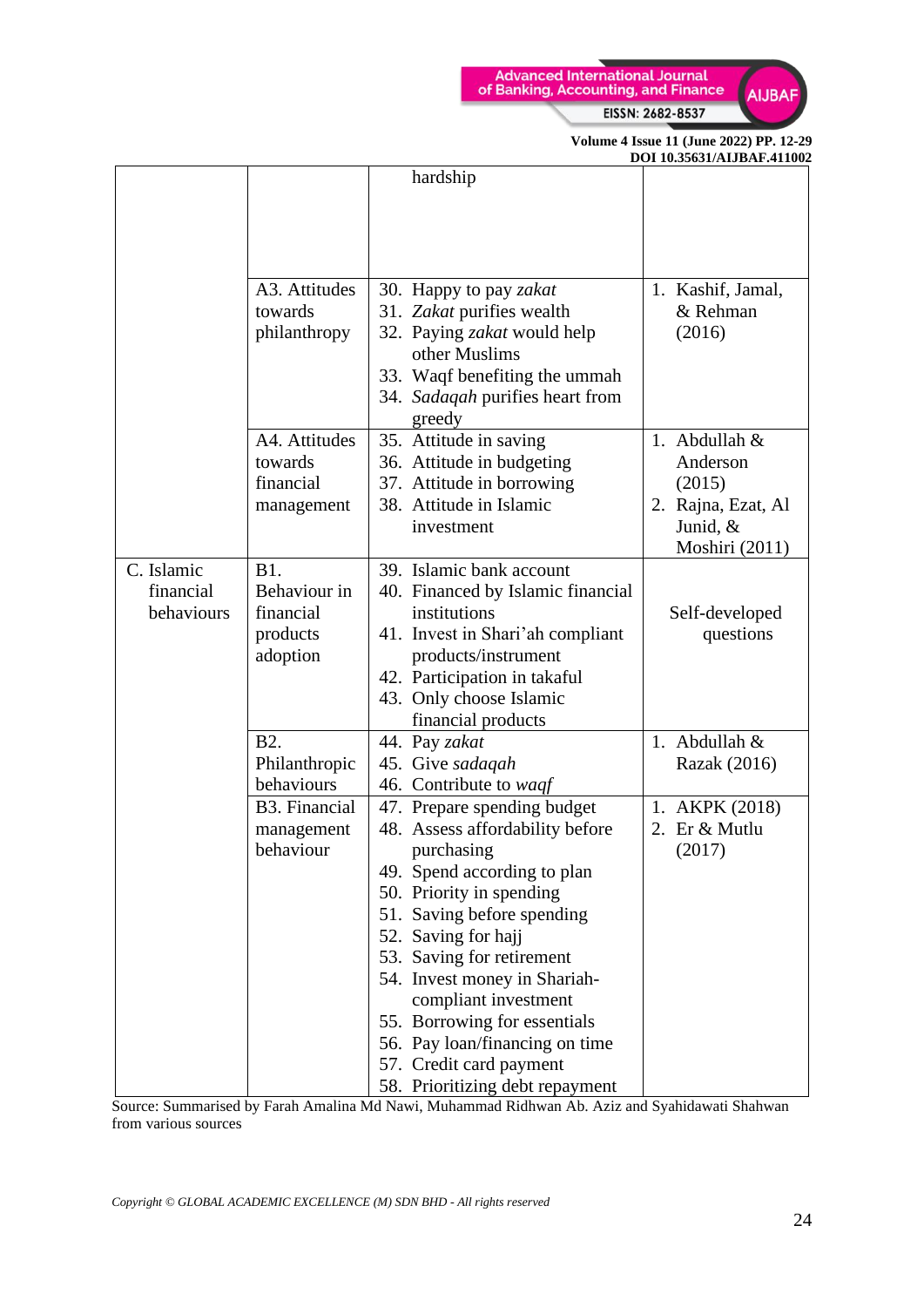

#### **Limitation**

As an exploratory endeavour, the measurement of Islamic financial literacy in this study is not expected to represent all Islamic financial literacy components. This study only focuses on three components of Islamic financial literacy, namely financial knowledge, attitudes, and behaviours. Other components that might also shape individuals' financial literacy such as financial skills should be considered in future research. Given the wide spectrum of Islamic finance, future research may expand the study by focusing on various types of philanthropy, including other types of zakat and waqf; other area of Islamic finance such as *faraid*, *wasiyyah*, and *hibah*, various types of investment such as investment in gold, as well as financial literacy pertaining to Islamic money and capital markets instruments.

### **Conclusion**

A peculiar and robust measurement of Islamic financial literacy that cater to Muslims is required since the identity of Muslims is very much different than the others (Al-Qur'an. Al-Baqarah 2:138). Therefore, understanding every aspect of a Muslim's life should be instituted in tandem with the Islamic worldview. A Muslim is said to be a highly financially literate Muslim if he or she has sufficient knowledge of Islamic finance, positive financial attitudes, and good financial behaviours. This paper proposes three components, four sub-components and 58 items to comprehensively measure Islamic financial literacy. The proposed Islamic financial literacy measures in this study may benefit the authorities and relevant parties, such as the Credit Counselling and Debt Management Agency (CCDMA), by providing a new perspective on the issue of financial literacy.

# **References**

Al-Qur'an.

- Abdul Rahim, S. H., Abdul Rashid, R., & Hamed, A. B. (2016). Islamic financial literacy and its determinants among university students: An exploratory factor analysis. *International Journal of Economics and Financial Issues*. https://doi.org/10.15405/epsbs.2016.08.58
- Abdullah, M. A., Ab Wahab, S. N. A., Sabar, S., & Abu, F. (2017). Factors determining Islamic financial literacy among undergraduates. *Journal of Emerging Economies & Islamic Research*. https://doi.org/10.1088/0953-8984/15/4/201
- Abdullah, M. A., & Anderson, A. (2015). Islamic financial literacy among bankers in Kuala Lumpur. *Journal of Emerging Economies and Islamic Research*, *3*(2), 1-14.
- Abdullah, R., & Razak, L. A. (2016). Exploratory research into Islamic financial literacy in Brunei Darussalam. In A. G. Ismail, R. Abdullah, & K. M. Ali (Eds.), *Islamic Financial Literacy* (pp. 59–83). https://doi.org/10.13140/RG.2.1.4815. 1765
- Ahmad, G. N., Widyastuti, U., Susanti, S., & Mukhibad, H. (2020). Determinants of the Islamic financial literacy. *Accounting*, *6*, 961–966. [https://doi.org/10.5267 /j.ac.2020.7.024](https://doi.org/10.5267%20/j.ac.2020.7.024)
- Ajzen, I. (1991). The theory of planned behavior. *Organizational Behaviour and Human Decision Processes*, *50*, 179–211.
- Ajzen, I. (2005). *Attitudes, Personality and Behaviour* (Second Edi). New York: Open University Press.
- AKPK. (2018). Financial behaviour and state of financial well-being of Malaysian working adults. *AKPK Financial Behaviour Survey 2018* (AFBeS'18).
- Albaity, M., & Rahman, M. (2019). The intention to use Islamic banking: An exploratory study to measure Islamic financial literacy. *International Journal of Emerging Markets*, *14*(5).<https://doi.org/10.1108/IJOEM-05-2018-0218>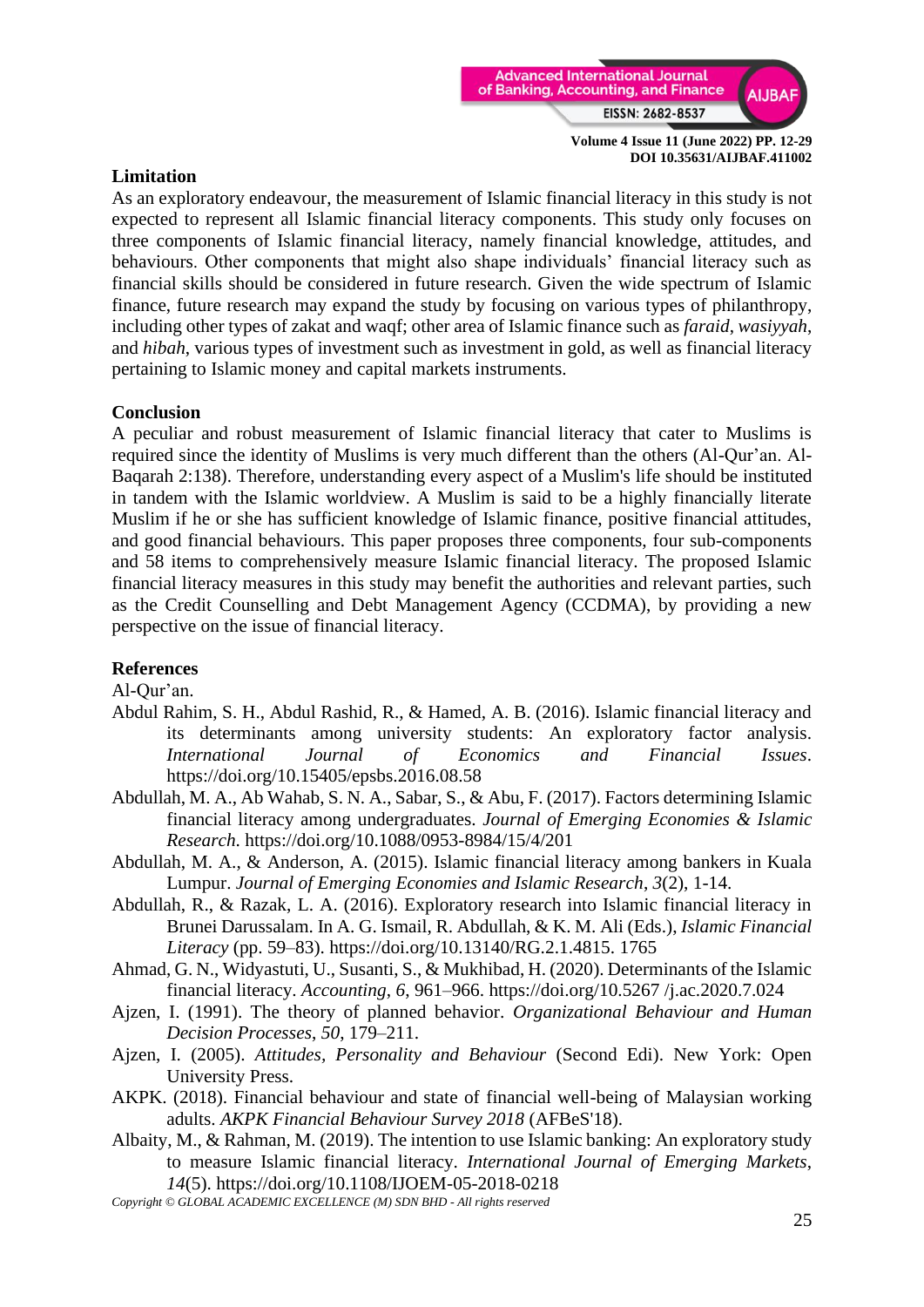

- Antara, P. M., Musa, R., & Hassan, F. (2016). Bridging Islamic financial literacy and halal literacy: The way forward in halal ecosystem. *Procedia Economics and Finance*. https://doi.org/10.1016/S2212-5671(16)30113-7
- Antara, P. M., Musa, R., & Hassan, F. (2017). Conceptualisation and operationalisation of Islamic financial literacy scale. *Pertanika Journal of Social Sciences and Humanities*, *25*, 251–260.
- ANZ. (2015). *ANZ survey of adult financial literacy in Australia*.
- Baker, D. W. (2006). The Meaning and the measure of health literacy. *Journal of General Internal Medicine*, *21*(8), 878–883. https://doi.org/10.1111/j.1525-1497.2006.00540.x
- BAZNAS. (2019). *Indeks literasi zakat: Teori dan konsep*. Jakarta, Indonesia.
- Bhabha, J. I. (2014). Impact of financial literacy on saving-investment behavior of working women in the developing countries. *Research Journal of Finance and Accounting*, *13*(5), 118–122.
- Biplob, H., & Abdullah, M. F. (2019). The importance of Islamic financial literacy for Muslims: A general review. *Islam and Civilisational Renewal*, 106–117.
- Bley, J., & Kuehn, K. (2003). Conventional versus Islamic finance: Student knowledge and perception in the United Arab Emirates. *International Journal of Islamic Financial Services*, *5*(4).
- Bowen, C. F. (2002). Financial knowledge of teens and their parents. *Financial Counseling and Planning*, *13*(2).
- Central Bank of Malaysia. (2011)*. Financial sector blueprint 2011-2020*. https://www.bnm.gov.my/web/guest/financial-sector-blueprint
- Churchill, G. A. (1979). A paradigm for developing better measures of marketing constructs. *Journal of Marketing Research*, 64–73.
- Courchane, M., & Zorn, P. (2005). Consumer literacy and creditworthiness. *Promises and Pitfalls: As Consumer Options Multiply, Who Is Being Served and at What Cost?* Washington, DC.
- Daly, S., & Frikha, M. (2014). Islamic finance : Basic principles and contributions in financing economic. *Journal of the Knowledge Economy*, *7*(2), 496–512. https://doi.org/10.1007/s13132-014-0222-7
- Er, B., & Mutlu, M. (2017). Financial inclusion and islamic finance: A survey of Islamic financial literacy index. *International Journal of Islamic Economics and Finance Studies*, *3*(2). https://doi.org/10.25272/j.2149-8407.2017.3.2.02
- FEN. (2019). *National strategy for financial literacy 2019-2023*. Financial Education Network. Malaysia
- Gudmunson, C. G., & Danes, S. M. (2011). Family financial socialization: Theory and critical review. *Journal of Family and Economic Issues*, *32*, 644–667. https://doi.org/10.1007/s10834-011-9275-y
- Hamid, A. H. A., & Nordin, N. A. M. (2000). A study on Islamic banking education and strategy for the new millenium - Malaysian experience. *International Journal of Islamic Financial Services*, *2*(4), 2–11.
- Haron, S., Ahmad, N. & Planisek, S. L. (1994). Bank patronage factors of Muslim and non-Muslim customers. *International Journal of Bank Marketing*, *12* (1), 32-40.
- Hassan, R., Salman, S. A., Kassim, S., & Majdi, H. (2018). Awareness and knowledge of Takaful in Malaysia: A survey of Malaysian consumers. *International Journal of Business and Social Science*, *9*(11), 45–53. https://doi.org/10.30845/ijbss.v9n11p6
- Hidajat, T., & Hamdani, M. (2015). *Developing Islamic financial literacy index: A conceptual paper.*

*Copyright © GLOBAL ACADEMIC EXCELLENCE (M) SDN BHD - All rights reserved*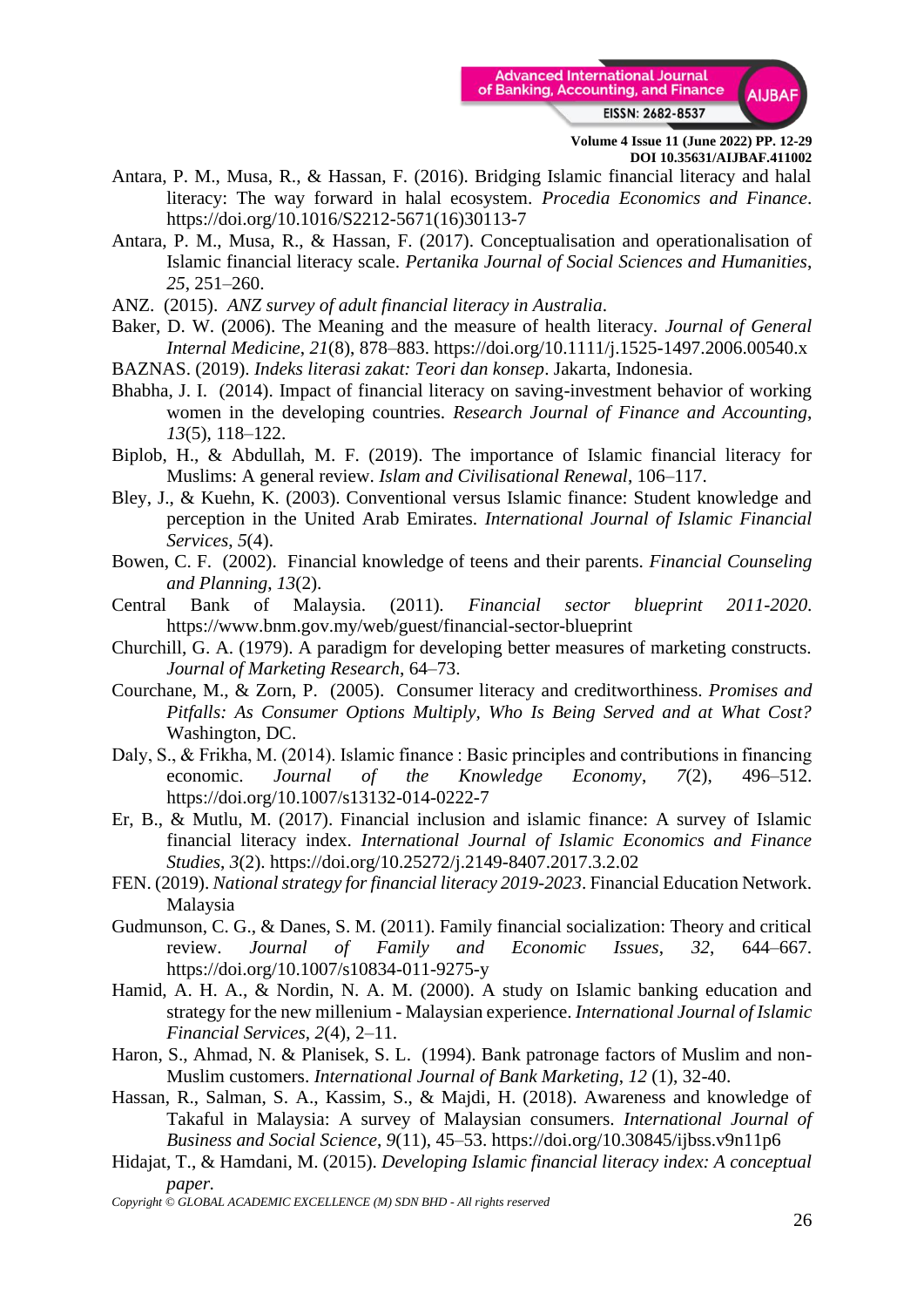

- Hidajat, T., & Hamdani, M. (2016). Measuring Islamic financial literacy. *The 2nd International Research Conference on Business and Economics (IRCBE)*.
- Hoffman, M. E., & Blake, J. (2003). Computer literacy: Today and tomorrow. *Journal of Computing Sciences in Colleges*, *18*(5), 221–223.
- Hussein, E. (2011). *Principals of the Islamic finance: A focus on project finance*. Munich Personal RePEc Archive.
- Huston, S. J. (2010). Measuring financial literacy. *Journal of Consumer Affairs*. https://doi.org/10.1111/j.1745-6606.2010.01170.x
- Ibnu Katsir, I. (2017). *Tafsir Ibnu Katsir*. In S. A. A. R. A.-N. An-Nabi, S. M. 'Ali, S. S. 'Abdullah, & S. A. Nasyir (Eds.). Penerbit Insan Kamil.
- Ibrahim, M. H., & Alam, N. (2017). Islamic economics and Islamic finance in the world economy. *The World Economy*. https://doi.org/10.1111/twec.12506
- ISRA. (2016). *Islamic financial system: Principles and operations* (2nd ed.). International Shari'ah Research Academy for Islamic Finance (ISRA).
- Kaakeh, A., Hassan, M. K., & Almazor, S. F. va. H. (2018). Attitude of Muslim minority in Spain towards Islamic finance. *International Journal of Islamic and Middle Eastern Finance and Management*, *11*(2), 213–230. https://doi.org/10.1108/IMEFM-11-2017- 0306
- Kashif, M., Jamal, K. F., & Rehman, M. A. (2016). The dynamics of zakat donation experience among Muslims: A Phenomenological inquiry. *Journal of Islamic Accounting and Business Research*, *9*(1), 45–58.
- Lahsasna, A. (2016). Framework of Islamic financial education and literacy. *Journal of Wealth Management and Financial Planning*, *3*.
- Mahdzan, N. S., Zainudin, R., & Au, S. F. (2017). The adoption of Islamic banking services in Malaysia. *Journal of Islamic Marketing*, *8*(3), 496–512. https://doi.org/10.1108/JIMA-08-2015-0064
- Mariadas, P. A., & Murthy, U. (2017). Factors influencing the adoption of Islamic banking in Malaysia. *International Journal of Business and Management*, *12*(11), 187–193. https://doi.org/10.5539/ijbm.v12n11p187
- Md.Shafik, A. S., & Ahmad, W. M. W. (2019). Financial literacy among Malaysian Muslim Undergraduates. *Journal of Islamic Accounting and Business Research*. https://doi.org/10.1108/JIABR-10-2017-0149
- MdI. (2019). *Bankruptcy statistic Disember 2019*. Retrieved from http://www.mdi.gov.my/index.php/about-us/resources/statistics/bankruptcy/1548-
- Mokhtar, N., Sabri, M. F., Ho, C. S. F., & Dass, T. A. M. (2018). Profile and differences in financial literacy: Empirical evidence. *Malaysian Journal of Consumer and Family Economics, 21*, 164-185.
- Mokhtar, N., Thinagaran, M. D., Sabri, M. F., & Ho, C. S. F. (2018). A preliminary evaluation of financial literacy in Malaysia. *Journal of Wealth Management & Financial Planning*, *5*(6), 3–16.
- Muda, I., & Hasibuan, A. N. (2017). Public discovery of the concept of time value of money with economic value of time. *Emerald Reach Proceeding Series*, *1*, 251–257. https://doi.org/10.1108/978-1-78756-793-1-00050
- n.a. (2019, April 22). Malaysia on right track to become global Islamic finance hub. *Bernama*. Retrieved from https://www.bernama.com/en/news.php?id=1719249
- Ntiri, D. W. (2009). Toward a functional and culturally salient definition of literacy. *Adult Basic Education and Literacy Journal*, *3*(2), 97–104.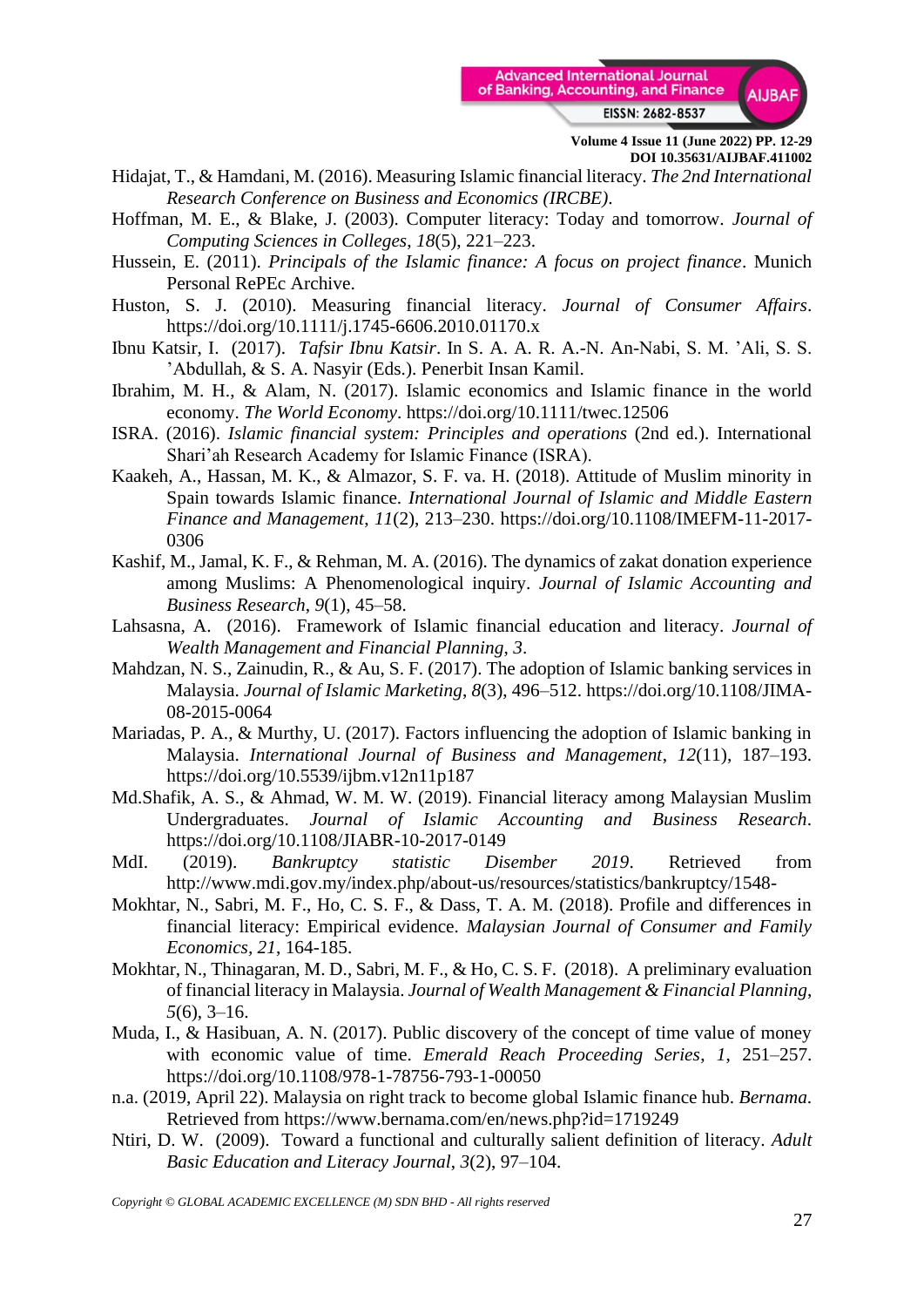

- OECD. (2016). *OECD/INFE international survey of adult financial literacy competencies*. Paris: OECD.
- OECD. (2017a). *G20/OECD INFE report on adult financial literacy in G20 countries*. Hamburg, Germany: OECD.
- OECD. (2017b). *G20/OECD INFE report on ensuring financial education and consumer protection for all in the digital age*.
- Okan, O., Bollweg, T. M., Berens, E.-M., Hurrelmann, K., Bauer, U., & Schaeffer, D. (2020). Coronavirus-related health literacy: Across-sectional study in adults during the COVID-19 infodemic in Germany. *International Journal of Environmental Research and Public Health*, *17*(15)
- Oxford Learner's Dictionaries. (n.d.). Literacy. In *Oxfordleanersdictionaries.com*. Retrieved January 4, 2020, from https://www.oxfordlearnersdictionaries.com /definition/english/literacy?q=literacy
- PISA. (2012). *PISA 2012 assessment and analytical framework: mathematics, reading, science, problem solving and financial literacy*. OECD. https://doi.org/http://dx.doi.org/10.1787/9789264190511-en ISBN
- Potrich, A. C. G., Viera, K. M., & Silva, W. M. Da. (2016). Development of a financial literacy model for a university students. *Management Research Review*, *39*(3).
- Pratiwi, I. E., & Affandy, F. F. (2020). Knowledge and perception of Muslim and non-Muslim customers towards Islamic banking. *International Journal of Islamic Economics and Finance Studies*, *3*, 336–356. https://doi.org/10.25272/ijisef. 693027
- Rahman, S. A., Tajudin, A., Fadzli, A., & Tajuddin, A. (2018). *The significance of Islamic financial literacy among youth in Malaysia*. *7*(10), 27–31.
- Rajna, A., Ezat, W. S., Al Junid, S., & Moshiri, H. (2011). Financial management attitude and practice among the medical practitioners in public and private medical service in Malaysia. *International Journal of Business and Management*, *6*(8), 105–113. https://doi.org/10.5539/ijbm.v6n8p105
- Rudd, R. E. (2016). The evolving concept of health literacy: New directions for health literacy studies. *Journal of Communication in Healthcare*, *8*(1), 7–9. https://doi.org/10.1179/1753806815Z.000000000105
- Servon, L. J., & Kaestner, R. (2008). Consumer financial literacy and the impact of online banking on the financial behavior of lower-income bank customers. *Journal of Consumer Affairs*, *42*(2), 271–305.
- Setiawati, R., Nidar, S. R., Anwar, M., & Masyita, D. (2018). Islamic financial literacy: Construct process and validity. *Academy of Strategic Management Journal*, *17*(4), 1– 12.
- Setyawati, I., & Suroso, S. (2016). Sharia Financial Literacy And Effect on Social Economic Factors (Survey on Lecturer In Indonesia ). *International Journal of Scientific & Technology Research*, *5*(2).
- Setyowati, A., Harmadi, H., & Sunarjanto, S. (2018). *Islamic financial literacy and personal financial planning : A socio-demographic study*. *22*(1), 63–72.
- Sjöström, J., & Eilks, I. (2017). Reconsidering different visions of scientific literacy and science education based on the concept of building. *Innovations in Science Education and Technology*, 65–88. Springer International Publishing AG 2018.
- Tatiana, N., Igor, K., & Liliya, S. (2015). Principles and instruments of Islamic financial institutions. *Procedia Economics and Finance*, *24*(July), 479–484. https://doi.org/10.1016/S2212-5671(15)00613-9